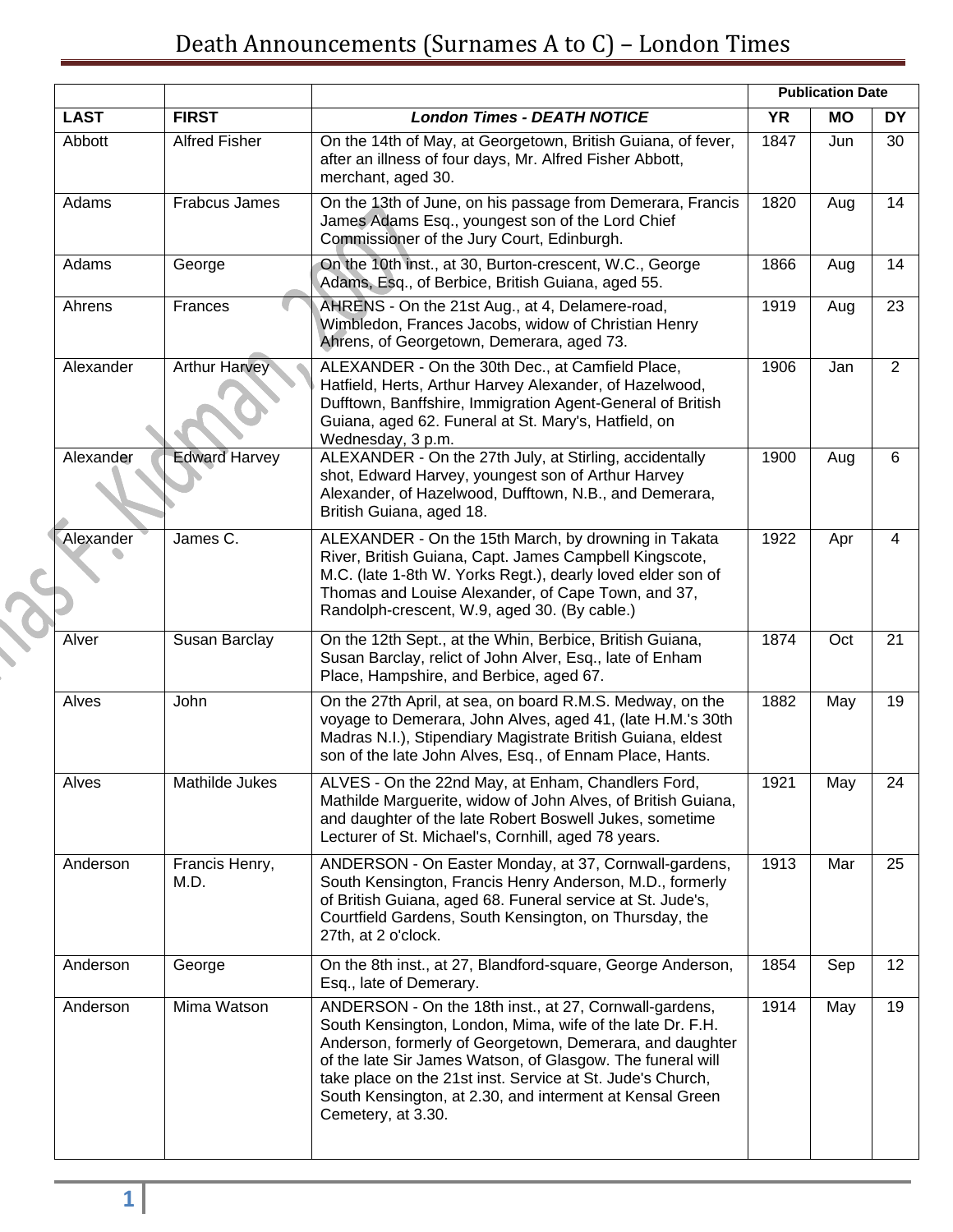|             |                       |                                                                                                                                                                                                                                                                                                       |           | <b>Publication Date</b> |           |
|-------------|-----------------------|-------------------------------------------------------------------------------------------------------------------------------------------------------------------------------------------------------------------------------------------------------------------------------------------------------|-----------|-------------------------|-----------|
| <b>LAST</b> | <b>FIRST</b>          | <b>London Times - DEATH NOTICE</b>                                                                                                                                                                                                                                                                    | <b>YR</b> | <b>MO</b>               | <b>DY</b> |
| Anson       | Gertrude Gisborne     | ANSON - On July 22, 1932, at The Valley, Narberth,<br>Pembrokeshire, Gertrude, widow of E.R. Anson, formerly of<br>British Guiana, and daughter of the late William Gisborne, of<br>Allestree Hall, Derby.                                                                                            | 1932      | Jul                     | 25        |
| Arnold      | Agnes                 | ARNOLD - On the 26th Nov., at Demerara, Agnes, widow of<br>the late William Sutton Arnold, Esq., of Demerara.                                                                                                                                                                                         | 1893      | Dec                     | 19        |
| Arnold      | Henry James           | On the 14th inst, at Tunbridge-Wells, Henry James Arnold,<br>late of Clun-house, Clapham Rise, Surrey, and of Demerara,<br>aged 70 years. Friends will please accept this (the only)<br>intimation.                                                                                                   | 1884      | May                     | 19        |
| Arnold      | <b>William Sutton</b> | On the 23d Dec., at South Parade, Clifton, Bristol, William<br>Sutton Arnold, Esq., formerly of British Guiana. R.I.P.                                                                                                                                                                                | 1891      | Dec                     | 28        |
| Ashley      | Sarah<br>Edmonstone   | On the 8th inst., at De Vere-gardens, Kensington, Miss<br>Sarah Edmonstone Ashley, formerly of Demerara, British<br>Guiana, in her 84th year.                                                                                                                                                         | 1889      | Sep                     | 12        |
| Atkinson    | Julie Loma            | ATKINSON - On December 4th, 1965, at her home, Flat 6,<br>Caldecott Road, Kowloon, Hongkong, after a long illness<br>bravely and calmly endured, Julie Lorna, aged 16 years,<br>born British Guiana, beloved only child of Mr. and Mrs. J.T.<br>Atkinson.                                             | 1965      | Dec                     | 6         |
| Austin      | Alice Colin Muriel    | AUSTIN - On the 27th March, at Paris, Alice Colin Muriel<br>Piercy, youngest daughter of the late Charles Piercy Austin,<br>Receiver-General of British Guiana, aged 18.                                                                                                                              | 1895      | Apr                     | 5         |
| Austin      | Anna Maria            | AUSTIN - On the 7th Dec., 1907, after 63 years of loving<br>labour at her Mission House, Duffryn Mission, Airy Hall,<br>Essequebo, Anna Maria Austin, last surviving daughter of<br>the late Reverend William Austin, 59 years Rector of St.<br>John's and Rural Dean of Essequebo, in her 76th year. | 1907      | Dec                     | 31        |
| Austin      | Aveline               | LONQUET LAYTON - On Jan. 4, 1933, at 229, Fallowden<br>Way, N.W.11, Aveline AUSTIN, widow of Ambrose Lonquet<br>Layton, of British Guiana, daughter of the Rev. John<br>Freeman and granddaughter of the Rev. William Austin,<br>Rural Dean of Essequibo,                                             | 1933      | Jan                     | 5         |
| Austin      | Charles               | On the 1st Dec., at East Point, Hongkong, aged 25, Charles,<br>eldest son of J. Gardiner Austin, Esq., of Demerara.                                                                                                                                                                                   | 1863      | Jan                     | 17        |
| Austin      | <b>Charles Guy</b>    | AUSTIN- On the 11th Sept., at Willoughby, Cheltenham,<br>Charles Guy Austin, formerly of British Guiana, eldest son of<br>the late Venerable Archdeacon Wyatt, B.D., aged 67.                                                                                                                         | 1921      | Sep                     | 14        |
| Austin      | <b>Charles Piercy</b> | On the 19th April, at Barrington house, Georgetown,<br>Demerara, Charles Piercy Austin, Colonial Receiver-General<br>of British Guiana, and second son of the Most Reverend the<br>Bishop of Guiana.                                                                                                  | 1892      | May                     | 10        |
| Austin      | <b>Charles Thomas</b> | On the 6th inst., at De Beauvoir Villa, Reading, Charles<br>Thomas Piercy, second son of the Rev. William G.G. Austin,<br>H.M. Inspector of Schools, British Guiana, in his 15th year.                                                                                                                | 1878      | Nov                     | 16        |
| Austin      | Eliza Piercy          | On the 23d Jan., at Kingston House, Georgetown,<br>Demerara, Eliza Piercy Austin, wife of the Bishop of Guiana.                                                                                                                                                                                       | 1881      | Feb                     | 25        |
|             |                       |                                                                                                                                                                                                                                                                                                       |           |                         |           |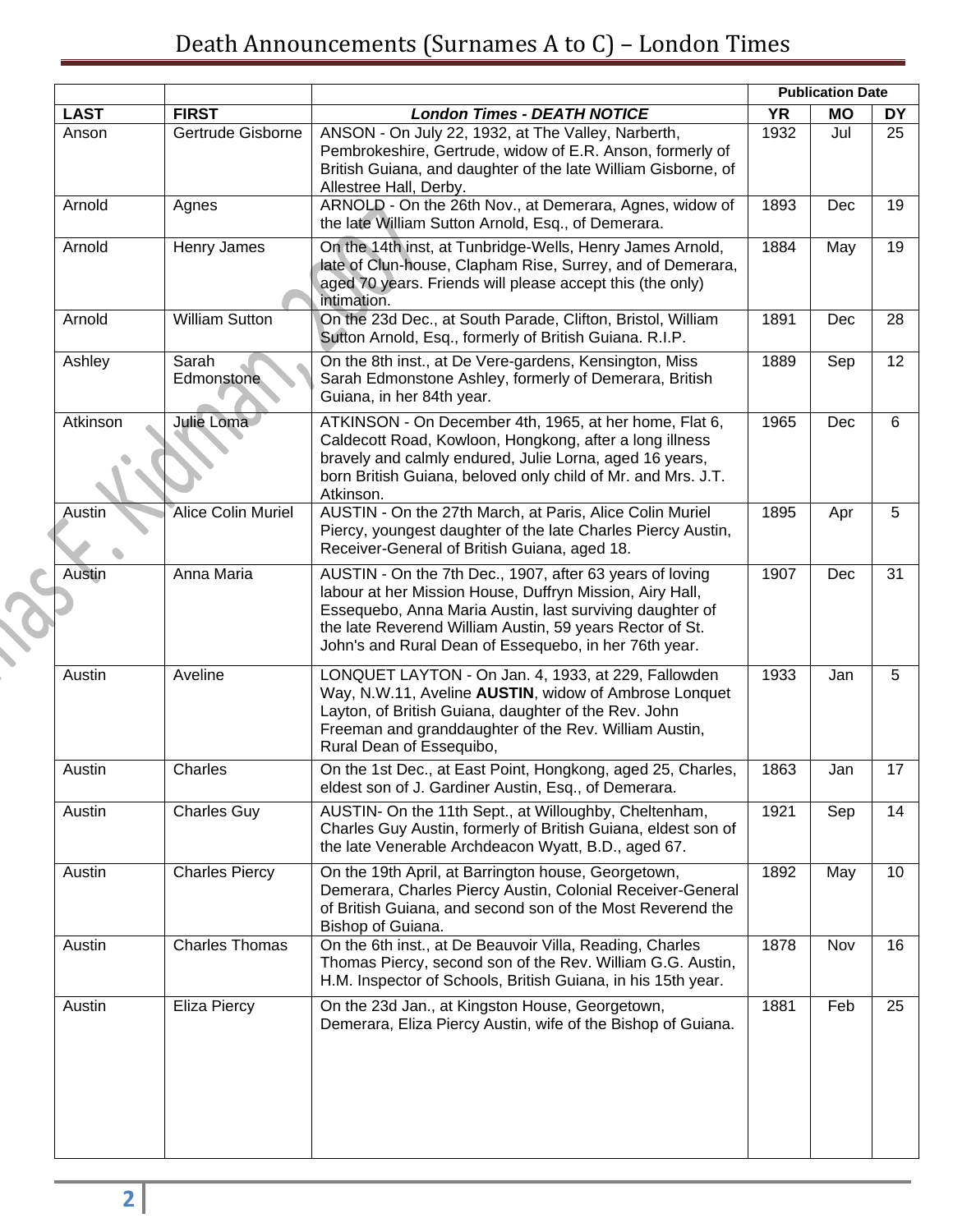|               |                          |                                                                                                                                                                                                                                                                                                                                                                                                                                                                                                                                                                                                                                                                                                                                                                                                                                                                                                  |           | <b>Publication Date</b> |    |
|---------------|--------------------------|--------------------------------------------------------------------------------------------------------------------------------------------------------------------------------------------------------------------------------------------------------------------------------------------------------------------------------------------------------------------------------------------------------------------------------------------------------------------------------------------------------------------------------------------------------------------------------------------------------------------------------------------------------------------------------------------------------------------------------------------------------------------------------------------------------------------------------------------------------------------------------------------------|-----------|-------------------------|----|
| <b>LAST</b>   | <b>FIRST</b>             | <b>London Times - DEATH NOTICE</b>                                                                                                                                                                                                                                                                                                                                                                                                                                                                                                                                                                                                                                                                                                                                                                                                                                                               | <b>YR</b> | <b>MO</b>               | DY |
| Austin        | Ellen Lockhart           | AUSTIN - On July 7, 1938, suddenly, at 13, Downshire<br>Square, Reading, Ellen Lockhart Piercy Austin, for many<br>years of the Manor House, Brondesbury, second daughter of<br>the late Rev. W.G.G. Austin, of Demerara, and the late Mrs.<br>Austin, granddaughter of the late Right Rev. W.P.Austin,<br>Bishop of Guiana. Funeral on Monday, July 11, at 2.15 p.m.<br>at All Saints' Church, Reading.                                                                                                                                                                                                                                                                                                                                                                                                                                                                                         | 1938      | Jul                     | 8  |
| Austin        | Jane                     | AUSTIN - On Sunday, Oct.11, 1931, after a long illness, at<br>76, Albert-road, Caversham, Jane Austin, widow of the Ven.<br>Archdeacon Francis Webster Austin, sometime of<br>Georgetown, Demerara. Funeral service at St. Andrew's<br>Church, Caversham, at 12 noon, on Wednesday, Oct<br>14. Interment, Abingdon Cemetery, 2.30. (West Indian<br>papers, please copy.)                                                                                                                                                                                                                                                                                                                                                                                                                                                                                                                         | 1931      | Oct                     | 12 |
| Austin        | Jeanie Gordon            | AUSTIN - On June 16, 1936, at St. Leonards-on-Sea, Jeanie<br>Gordon Austin, edlest daughter of the late H.W. Austin, of<br>British Guiana. Funeral at Brookwood, Saturday, 12<br>noon. R.I.P. (Foreign papers, please copy.)                                                                                                                                                                                                                                                                                                                                                                                                                                                                                                                                                                                                                                                                     | 1936      | Jun                     | 17 |
| Austin        | Malcolm                  | AUSTIN - On 25th January, 1958, in Barbados, Malcolm<br>B.G. Austin, O.B.E., late of Curtis Campbell and Co., Ltd., of<br>British Guiana, aged 78.                                                                                                                                                                                                                                                                                                                                                                                                                                                                                                                                                                                                                                                                                                                                               | 1958      | Jan                     | 31 |
| <b>Austin</b> | Mary Emily Gray          | AUSTIN - On the 3rd Feb., at 7, Downshire-square,<br>Reading, Mary Emily Gray, widow of the Rev. W.G.G.<br>Austin, late H.M. Inspector of Schools, British Guiana, and<br>sometime Rector of Stanway, Colchester, aged 83.                                                                                                                                                                                                                                                                                                                                                                                                                                                                                                                                                                                                                                                                       | 1921      | Feb                     | 5  |
| Austin        | Mary Mihetable           | AUSTIN - On Feb. 16, 1937, at St. Leonards-on-Sea, Mary<br>Mihetable, daughter of the late Hugh W. Austin, of British<br>Guiana. Fortified by rites of Holy Church.                                                                                                                                                                                                                                                                                                                                                                                                                                                                                                                                                                                                                                                                                                                              | 1937      | Feb                     | 18 |
| Austin        | Rev. William<br>George   | AUSTIN - On the 27th inst., at Strelna, Reading, the Rev.<br>William George Gardiner Austin, late H.M. Inspector of<br>Schools, British Guiana, and sometime Rector of Stanway,<br>Essex, aged 63 years.                                                                                                                                                                                                                                                                                                                                                                                                                                                                                                                                                                                                                                                                                         | 1903      | Oct                     | 30 |
| Austin        | Rev. William<br>Piercy   | We announce with regret the death of the Most Rev.<br>WILLIAM PIERCY AUSTIN, D.D., who for the last 50 years<br>has been Bishop of British Guiana. Dr. Austin was educated<br>at Exeter College, Oxford, and took his degree in 1829. In<br>the following year he was ordained by the Bishop of Bath<br>and Wells, and in 1842 was consecrated in Westminster<br>Abbey to the See of Guinea. In 1883 he became Primate of<br>the West Indies, and last year, on the death of Bishop Perry,<br>was appointed Prelate of the Order of St. Michael and St.<br>George. Dr. Austin's episcopal jubilee was celebrated in<br>August last at Georgetown, Demerara, amid abundant<br>evidences of the esteem and gratitude in which he was held<br>by all sections of the colonial community. He was then in<br>failing health, and the address which he had proposed to<br>deliver was read by his son. | 1892      | Nov                     | 12 |
| Austin        | Rev. Wilshire<br>Stanton | On the 26th Jan., at the Vicarage, Great Bentley, Essex, the<br>Rev. Wiltshire Stanton Austin, late of Demerara, W. Indies,<br>aged 63.                                                                                                                                                                                                                                                                                                                                                                                                                                                                                                                                                                                                                                                                                                                                                          | 1857      | Feb                     | 20 |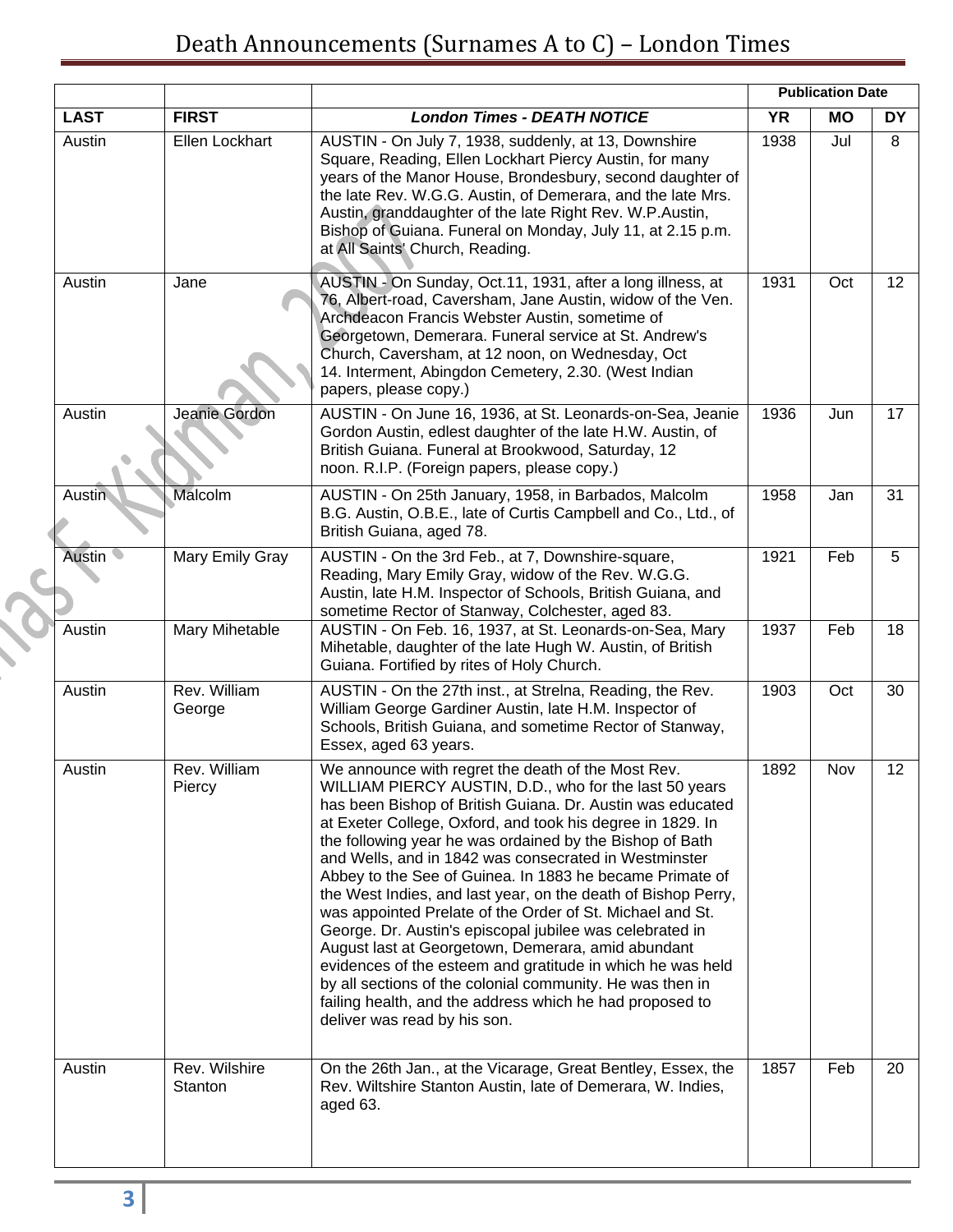|                |                          |                                                                                                                                                                                                                                                                                                                                            | <b>Publication Date</b> |           |                |
|----------------|--------------------------|--------------------------------------------------------------------------------------------------------------------------------------------------------------------------------------------------------------------------------------------------------------------------------------------------------------------------------------------|-------------------------|-----------|----------------|
| <b>LAST</b>    | <b>FIRST</b>             | <b>London Times - DEATH NOTICE</b>                                                                                                                                                                                                                                                                                                         | <b>YR</b>               | <b>MO</b> | DY             |
| Austin         | Rev. Wm.                 | On the 17th May, 1884, at St. John's Rectory, Essequibo,<br>British Guiana, the Rev. Wm. Austin, Rural Dean, in his 35th<br>year.                                                                                                                                                                                                          | 1884                    | Jun       | 30             |
| Austin         | <b>Richard Arthur</b>    | AUSTIN - On May 15, 1931, Richard Arthur Hugh, the<br>beloved husband of Gertrude de Joncourt Austin, of St. Mary<br>Bourne, The Mall, Surbiton, aged 49 years. Flowers to<br>Paine, 24, London-road, Kingston, Surrey, before noon to-<br>morrow (Wednesday). (British Guiana papers, please copy.)                                       | 1931                    | May       | 19             |
| Austin         | Rosalie                  | On the 10th June, at Dieppe, suddenly, Rosalie, wife of<br>Charles Piercy Austin, Receiver-General, British Guiana.                                                                                                                                                                                                                        | 1888                    | Jul       | $\overline{2}$ |
| Babcom         | Theodora Louisa          | On the 26th inst., at 23, Holland-park, W., Theodora Louisa,<br>wife of Henry Sarsfield Babcom, Esq., of Demerara, British<br>Guiana, aged 47. Friends are kindly requested to accept this<br>intimation.                                                                                                                                  | 1875                    | Jan       | 28             |
| Bagot          | George                   | On the 16th inst., at Carlow, George Bagot, Esq., aged 82,<br>many years High Sheriff of British Guiana.                                                                                                                                                                                                                                   | 1858                    | May       | 23             |
| Bagot          | Tempe                    | On the 17th Nov., at her residence, Campsie, Omagh,<br>Tempe Bagot, youngest daughter of the late George Bagot,<br>Esq., High Sheriff of British Guiana and county Kildare.                                                                                                                                                                | 1892                    | Nov       | 21             |
| Bagot          | <b>Walter Hector</b>     | BAGOT - On the 21st Jan., 1922, at Bournemouth, Walter<br>Hector Bagot, Captain, 5th Norfolks, T.F., eldest son of the<br>late Walter Bagot, of Demerara, and Mrs. Bagot, age<br>30. Demerara and West Indian papers, please copy.                                                                                                         | 1922                    | Jan       | 24             |
| Bagot          | <b>Florence Maude</b>    | BAGOT - On July 12, 1942, at 154, Kensington Church<br>Street, W.8., peacefully, Florence Maude, widow of Walter<br>Bagot, of British Guiana. Service at St. Mary Abbots to-<br>morrow (Tuesday), 2.30. Cremation Golders Green. Flowers<br>to J.H. Kenyon, Ltd., 12, Kensington Church Street,<br>W.8. (West Indies papers, please copy.) | 1942                    | Jul       | 13             |
| <b>Baird</b>   | <b>Frederick William</b> | On the 22d inst., aged 17, at the house of the Hon. Mr.<br>Justice Wightman, at Hampton, Frederick William, second<br>son of Henry John Baird, Esq., Receiver-General of Berbice.                                                                                                                                                          | 1845                    | Jan       | 24             |
| <b>Baker</b>   | Annie Smith<br>McGown    | BAKER - On July 18, 1933, at San Remo, Italy, Anne Smith<br>McGown, widow of Charles Crowther Baker. (Mauritius and<br>Demerara papers, please copy.)                                                                                                                                                                                      | 1933                    | Jul       | 31             |
| <b>Barber</b>  | Mary Elizabeth           | On the 9th inst., at the residence of her grandmother,<br>Belfast, Mary Elizabeth, eldest daughter of the late Samuel<br>Barber, Esq., of London and Demerara, in the 16th year of<br>her age.                                                                                                                                             | 1865                    | Jun       | 15             |
| <b>Barnes</b>  | Violet                   | BARNES - On the 11th Feb., at St. Elmo, New Amsterdam,<br>Berbice, Violet, elder daughter of Dr. W.S.Barnes. (By<br>cable.)                                                                                                                                                                                                                | 1913                    | Feb       | 13             |
| Barnhill       | Rev. Wm.                 | On the 23d Oct. last, at New Amsterdam, British Guiana, the<br>Rev. Wm. Barnhill, B.D., Minister of St. clement's Parish<br>there, aged 56 years.                                                                                                                                                                                          | 1883                    | Nov       | 16             |
| <b>Barrett</b> | Samuel                   | BARRETT - On the 29th Oct., at "Trevor House",<br>Templeton-place, Karl's-court, London, Samuel Barrett,<br>Esq., of Sydney, Australia, and late of Demerara, British<br>Guiana. Sydney and Demerara papers, please copy.                                                                                                                  | 1901                    | Nov       | 6              |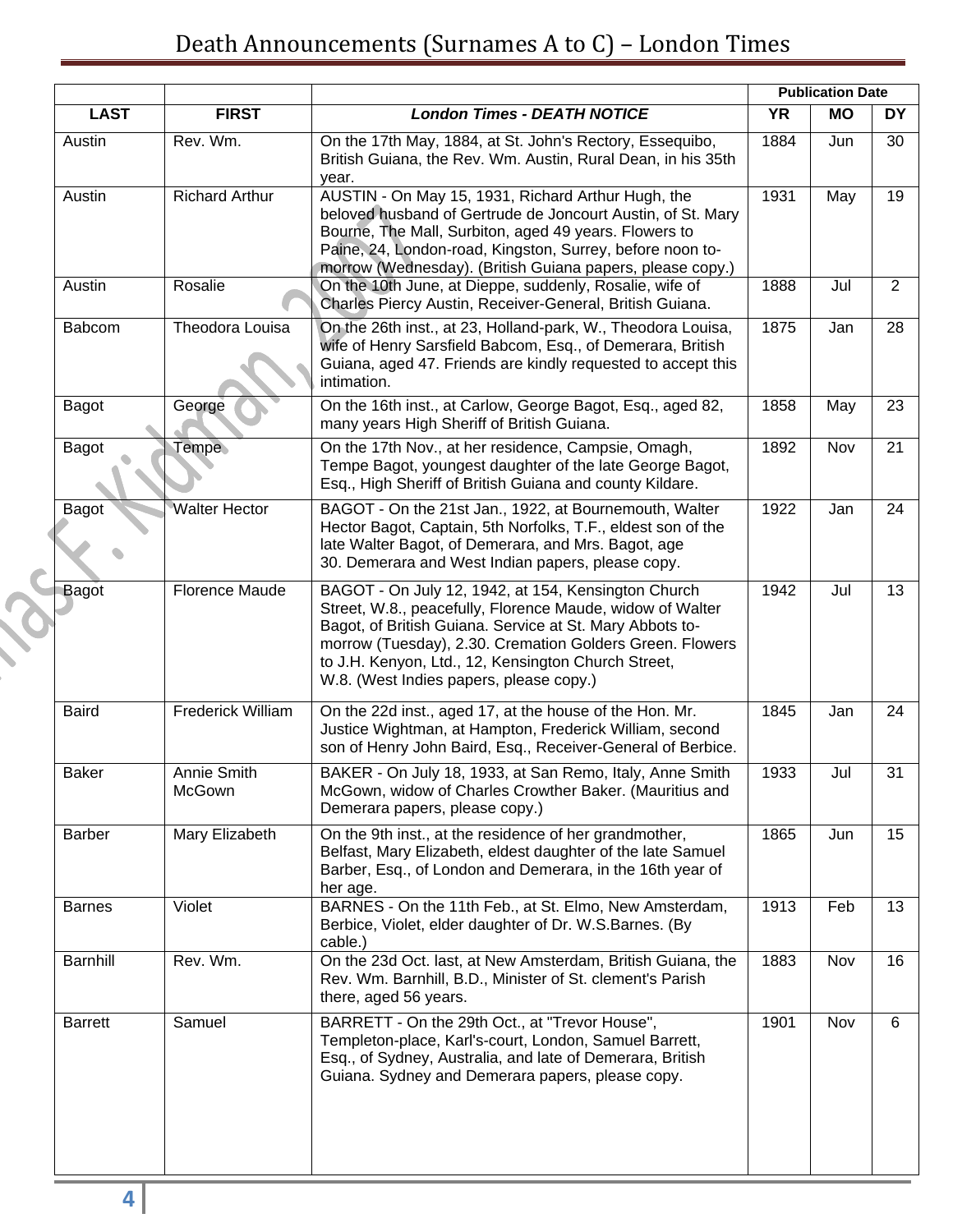|                 |                          |                                                                                                                                                                                                                                                                                                                                                |           | <b>Publication Date</b> |                |
|-----------------|--------------------------|------------------------------------------------------------------------------------------------------------------------------------------------------------------------------------------------------------------------------------------------------------------------------------------------------------------------------------------------|-----------|-------------------------|----------------|
| <b>LAST</b>     | <b>FIRST</b>             | <b>London Times - DEATH NOTICE</b>                                                                                                                                                                                                                                                                                                             | <b>YR</b> | <b>MO</b>               | DY             |
| <b>Bartlett</b> | Maggie Grey<br>Gilchrist | BARTLETT - On the 25th May, at Folkestone, as a result of<br>the air raid, Maggie Grey, dearly-loved wife of Joseph<br>Johnson Bartlett, Sergeant-Major, R.A.M.C., and youngest<br>daughter of the late A.M. Gilchrist, Esq., Georgetown,<br>Demerara, British Guiana, aged 24 years. British Guiana<br>papers, please copy.                   | 1917      | Jun                     | 12             |
| <b>Bascom</b>   | Florence                 | NOEL-WALKER - On the 19th nov., at 12, Canning-place,<br>W.8, after a long illness most patiently borne, Florence, the<br>widow of sir Edward Noel-Walker, K.C.M.G., and daughter of<br>the late Henry Sarsfield BASCOM, of Georgetown,<br>Demerara. Funeral private.                                                                          | 1924      | Nov                     | 20             |
| Bascom          | Henry Sansfield          | On the 20th inst., at Gloucester-place, Hyde-park-gardens,<br>Henry Sansfield Bascom, of Demerara, British Guiana, aged<br>66. Friends are requested to accept this intimation.                                                                                                                                                                | 1882      | Jun                     | 23             |
| Beaumont        | Ella Frances             | On the 14th May, at Barbadoes, Ella Frances, youngest<br>daughter of the Hon. Joseph Beaumont, Chief Justice of<br>British Guiana, aged 20 weeks.                                                                                                                                                                                              | 1866      | Jun                     | 14             |
| <b>Beaumont</b> | Joseph                   | On Sunday morning, the 22d Nov., at his residence, Terrace<br>House, Richmond, Surrey, suddenly, of disease of the heart,<br>in his 58th year, Joseph Beaumont, Esq., (eldest son of the<br>late Rev. Dr. Beaumont), of Lincoln's-inn, for some years<br>Chief Justice of British Guiana.                                                      | 1885      | Nov                     | 25             |
| <b>Beaumont</b> | Mary Ann                 | BEAUMONT - On the 18th Oct., at 46, Castelnan, Barnes,<br>Mary Ann, widow of Joseph Beaumont, formerly Chief<br>Justice of British Guiana, in her 69th year. British Guiana<br>papers, please copy.                                                                                                                                            | 1908      | Oct                     | 20             |
| Beaumont        | Mary Josephine           | On the morning of the 16th Jan., at Houston House,<br>Georgetown, Demerara, Mary Josephine, daughter of<br>Joseph Beaumont, Esq., Chief Justice of British Guiana,<br>aged five years.                                                                                                                                                         | 1868      | Feb                     | 18             |
| <b>Beete</b>    | Alexander Ferrier        | BEETE - On the 25th June, at Swanage, Alexander Ferrier<br>Beete, of 15, Craven Park, Harlesden, the loving and<br>devoted husband of Frances Margaret Beete, and fourth son<br>of the late Robert Crosby Beete, LL.D., first Puisne Judge of<br>British Guiana, aged 61. Interment at Swanage to-morrow<br>afternoon (Wednesday). No flowers. | 1911      | Jun                     | 27             |
| <b>Beete</b>    | Amy Eliza                | On the 2d May, at Ilminster, aged 21, Amy Eliza, fourth<br>daughter of Robert Crosby Beete, Esq., formerly First<br>Puisne Judge of British Guiana.                                                                                                                                                                                            | 1873      | May                     | $\overline{7}$ |
| <b>Beete</b>    | <b>Robert Crosby</b>     | On the 2d Nov., suddenly, at Charing-cross Hospital, Robert<br>Crosby Beete, of 150, King Henry's-road, N.W., formerly<br>First Puisne Judge of British Guiana, aged 68.                                                                                                                                                                       | 1878      | Nov                     | $\overline{7}$ |
| Bell            | Robert                   | On the 4th inst., at his residence, Stickworth, Isle of Wight, in<br>his 61st year, Robert Bell, Esq., formerly of Demerara.                                                                                                                                                                                                                   | 1841      | Feb                     | 8              |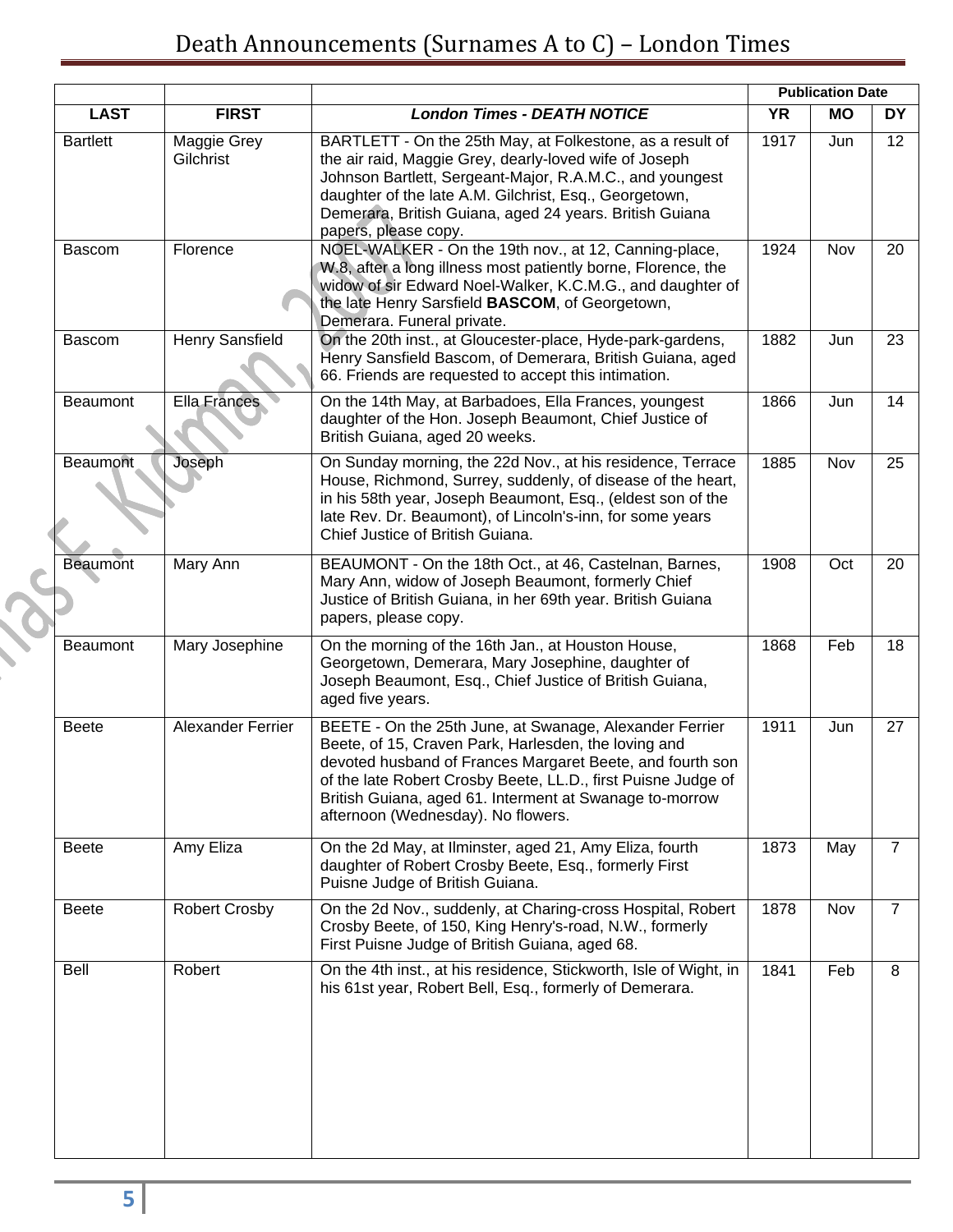## Death Announcements (Surnames A to C) – London Times

|                 |                          |                                                                                                                                                                                                                                                                                                                                                                                                                                                                                                                                                                                                                                                                                                                                                                                                                                                  | <b>Publication Date</b> |           |           |
|-----------------|--------------------------|--------------------------------------------------------------------------------------------------------------------------------------------------------------------------------------------------------------------------------------------------------------------------------------------------------------------------------------------------------------------------------------------------------------------------------------------------------------------------------------------------------------------------------------------------------------------------------------------------------------------------------------------------------------------------------------------------------------------------------------------------------------------------------------------------------------------------------------------------|-------------------------|-----------|-----------|
| <b>LAST</b>     | <b>FIRST</b>             | <b>London Times - DEATH NOTICE</b>                                                                                                                                                                                                                                                                                                                                                                                                                                                                                                                                                                                                                                                                                                                                                                                                               | <b>YR</b>               | <b>MO</b> | <b>DY</b> |
| <b>Belsher</b>  | Rev. James               | BELSHER - On Friday, the 12th Dec., at Burnham-on-<br>Crouch, the Rev. James Belsher, formerly of London, Bristol,<br>and British Guiana, in his 67th year. Funeral Tuesday, 16th<br>inst., 2 p.m. Train leaves Liverpool-street Station 12.3<br>p.m. Friends, kindly accept this intimation and<br>invitation. Provincia and colonial papers, please copy.                                                                                                                                                                                                                                                                                                                                                                                                                                                                                      | 1913                    | Dec       | 13        |
| Bent            | Jeffrey Hart             | On the 18th of June, at Georgetown, Demerara, in the 72d<br>year of his age, Jeffrey Hart Bent, Chief Justice of British<br>Guiana. The deceased held the commission of Judge under<br>four Sovereigns, his first appointment to the bench of New<br>South Wales bearing date in 1814. He was subsequently, in<br>succession, Chief Justice of Grenada, of St. Lucia, first<br>puisne Judge of Trinidad, and for the last 15 years Chief<br>Justice of British Guiana. He served in the West Indies (with<br>but one leave of absence) for 32 years. during the entire of<br>his judicial life he sustained an unblemished reputation as a<br>judge, and held the highest character as a lawyer. So long a<br>career of useful and honourable service, unrewarded by any<br>mark of distinction from the sovereign, is totally<br>unprecedented. | 1852                    | Aug       | 14        |
| <b>Berkeley</b> | Mary Bruce               | BERKELEY - On March 3, 1947, Mary Bruce Berkeley,<br>widow of Sir Maurice Julian Berkeley, formerly Puisne<br>Judge, British Guiana.                                                                                                                                                                                                                                                                                                                                                                                                                                                                                                                                                                                                                                                                                                             | 1947                    | Mar       | 5         |
| <b>Berks</b>    | R.                       | R. Berks R. - Thornhill, 39442 J.O. (Georgetown, British<br>Guiana, S.America).                                                                                                                                                                                                                                                                                                                                                                                                                                                                                                                                                                                                                                                                                                                                                                  | 1917                    | Jun       | 14        |
| <b>Bernau</b>   | Rev. John Henry          | On the 14th June, 1890, at 12, Elms-road, Clapham, the<br>Rev. John Henry Bernau, late Vicar of Belvedere, Kent, and<br>formerly of the C.M.S. in British Guiana, aged 84. To be<br>interred at Lee Cemetery on the 18th inst., at 1 o'clock.                                                                                                                                                                                                                                                                                                                                                                                                                                                                                                                                                                                                    | 1890                    | Jun       | 17        |
| <b>Bethune</b>  | George Maximilian        | BETHUNE - On Feb. 9, 1942, at "Arosfa", Canford Cliffs<br>Road, Bournemouth, George Maximilian Bethune, late of<br>Enmoore Estate, Demerara, British Guiana, the eldest son of<br>the late Rev. George Cuddington Bethune, rector<br>Chulmleigh, Devon, aged 87. (West Indian papers, please<br>copy.)                                                                                                                                                                                                                                                                                                                                                                                                                                                                                                                                           | 1942                    | Feb       | 18        |
| Bethune         | George Maximilian<br>Jr. | BETHUNE,-On April 2, 1949, at Bournemouth, George<br>Maximilian, eldest son of the late Mr. George Maximilian<br>Bethune, of Demerara, British Guiana, and Chumleigh,<br>Devon. Funeral to-morrow (Wednesday), St. Osmond's<br>Church, at 11.30 a.m. Interment, Parkstone<br>cemetery. Flowers to S. Yeatman, Funeral Director, 24,<br>Albert Road, Parkstone.                                                                                                                                                                                                                                                                                                                                                                                                                                                                                   | 1949                    | Apr       | 18        |
| <b>Bethune</b>  | Julia Marie              | BETHUNE - On Jan. 30, 1953, at a Bournemouth nursing<br>home, Julia Marie Bethune, elder daughter of the late G.M.<br>Bethune, formerly of British Guiana, aged 60 years. Funeral<br>Service at St. Ormond's Church, Parkstone, Dorset,<br>Thursday, Feb. 5, at 2 p.m. Interment following in Parkstone<br>Cemetery. Flowers to J.J. Allen, Ltd., Chapel of Rest,<br>Bournemouth West.                                                                                                                                                                                                                                                                                                                                                                                                                                                           | 1953                    | Feb       | 2         |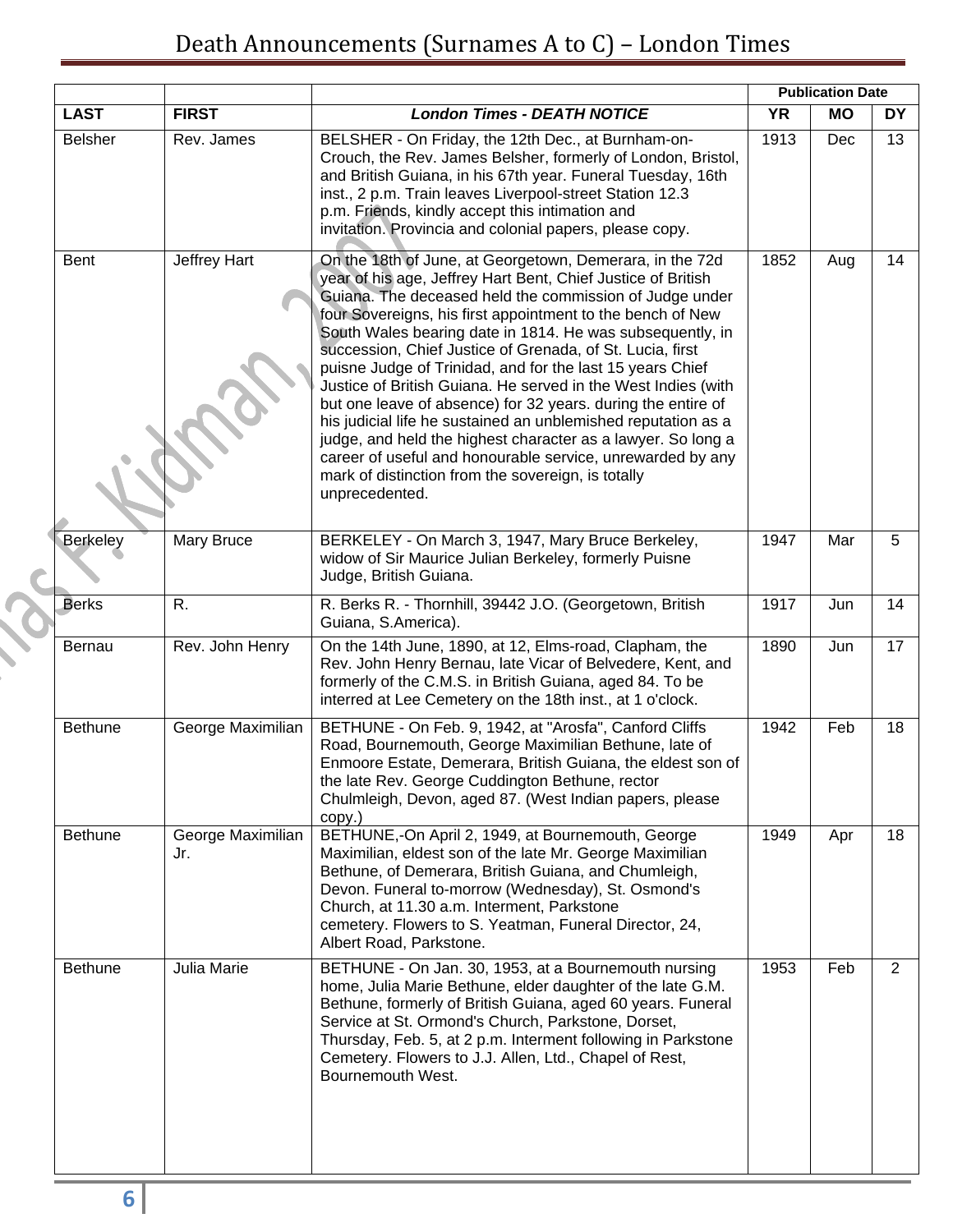## Death Announcements (Surnames A to C) – London Times

|                 |                          |                                                                                                                                                                                                                                                                                                                                                                                                         |           | <b>Publication Date</b> |           |
|-----------------|--------------------------|---------------------------------------------------------------------------------------------------------------------------------------------------------------------------------------------------------------------------------------------------------------------------------------------------------------------------------------------------------------------------------------------------------|-----------|-------------------------|-----------|
| <b>LAST</b>     | <b>FIRST</b>             | <b>London Times - DEATH NOTICE</b>                                                                                                                                                                                                                                                                                                                                                                      | <b>YR</b> | <b>MO</b>               | <b>DY</b> |
| <b>Bethune</b>  | <b>Oscar Ronald</b>      | BETHUNE - On March 29, 1937, killed in action in<br>Wuziristan, Oscar Roland Bethune, Captain, 2nd/5th Royal<br>Gurkha Eifles, F.F., youngest son of George Maximilian and<br>the late Elizabeth de Burgh Bethune, of Demerara, aged 34.                                                                                                                                                                | 1937      | Apr                     | 3         |
| <b>Birch</b>    | Mary Anne                | BIRCH - On Oct. 29, 1938, at a London nursing home, Mary<br>Anne, widow of W.W. Birch, of Demerara, British<br>Guiana. Requiem Mass at St. James' Church, Spanish<br>Place, W.1., Thursday, Nov. 3, at 10 a.m., followed by<br>interment at All Soules Cemetery, Kensel Green. flowers<br>may be sent to Messrs. W. Tookey and Son, 51, Marylebone<br>High Street, W.1. (Colonial papers, please copy.) | 1938      | Oct                     | 31        |
| <b>Birch</b>    | William Walter           | BIRCH - On the 28th Aug., at a nursing home, London,<br>William Walter birch, late of Georgetown, Demerara, the<br>dearly-loved husband of Mary Anne Birch, 19, Addison-<br>gardens, London, W., aged 70. Interment Kensal-green<br>Cemetery to-morrow (Thursday), 1.45.                                                                                                                                | 1916      | Aug                     | 30        |
| <b>Bird</b>     | Maurice                  | BIRD - On Nov. 3, 1934, in London, Maurice Bird, of<br>Demerara, British Guiana, only surviving son of Brigadier<br>Surgeon-General Robert Bird, Bengal Medical Service, aged<br>67 years. Funeral at Wimbledon Cemetery to-morrow<br>(Tuesday) at 2.30 p.m. Flowers may be sent to J.H. Kenyon,<br>Ltd., 45, Edgware Road, W.2. (British Guiana papers, please<br>copy.)                               | 1934      | Nov                     | 5         |
| <b>Birkbeck</b> | John Lewis               | On the 7th May, at Georgetown, Demerara, John Lewis<br>Birkbeck, aged 22, second son of Joseph Birkbeck, of<br>Halton Hall, Lancaster.                                                                                                                                                                                                                                                                  | 1881      | Jun                     | 3         |
| Blackwood       | Capt. Michael            | BLACKWOOD - In ever-loving memory of Captain Michael<br>Blackwood, Argyll and Suthland Highlanders, who gave up<br>his young life on March 8, 1942; also of Colonel F.H.<br>Blackwood, D.S.O., Lincolnshire Regiment, who sacrificed<br>his life, British Guiana, 1926, and Nora, beloved mother and<br>wife, Cairo, 1940.                                                                              | 1942      | Apr                     | 8         |
| <b>Blair</b>    | David White              | On the 10th May, at Beech House, Churchill, Somersetshire,<br>David White Blair, son of the late D. Blair, M.D., Surgeon-<br>General of British Guiana, aged 28.                                                                                                                                                                                                                                        | 1874      | Jun                     | 14        |
| <b>Blair</b>    | Etienne                  | On the 8th inst., at 8, Queen's-road, Gloucester-road,<br>Regent's-park, Etienne, the fifth and beloved son of the late<br>Dr. Blair, of Demerara, British Guiana, aged 11 years and<br>five months.                                                                                                                                                                                                    | 1864      | Dec                     | 13        |
| <b>Blake</b>    | Ann Constantia<br>Loucke | At George-town, Demerara, province of British Guiana, on<br>the 3d of August, aged 38 years, after a very protracted and<br>painful illness, which she bore with extraordinary patience<br>and fortitude, Ann Constantia, wife of Thomas Blake, Esq.,<br>of Plantation Vive-la-Force, daughter of the late Angel<br>Loucke, LL.D., of Essequibo.                                                        | 1838      | Oct                     | 3         |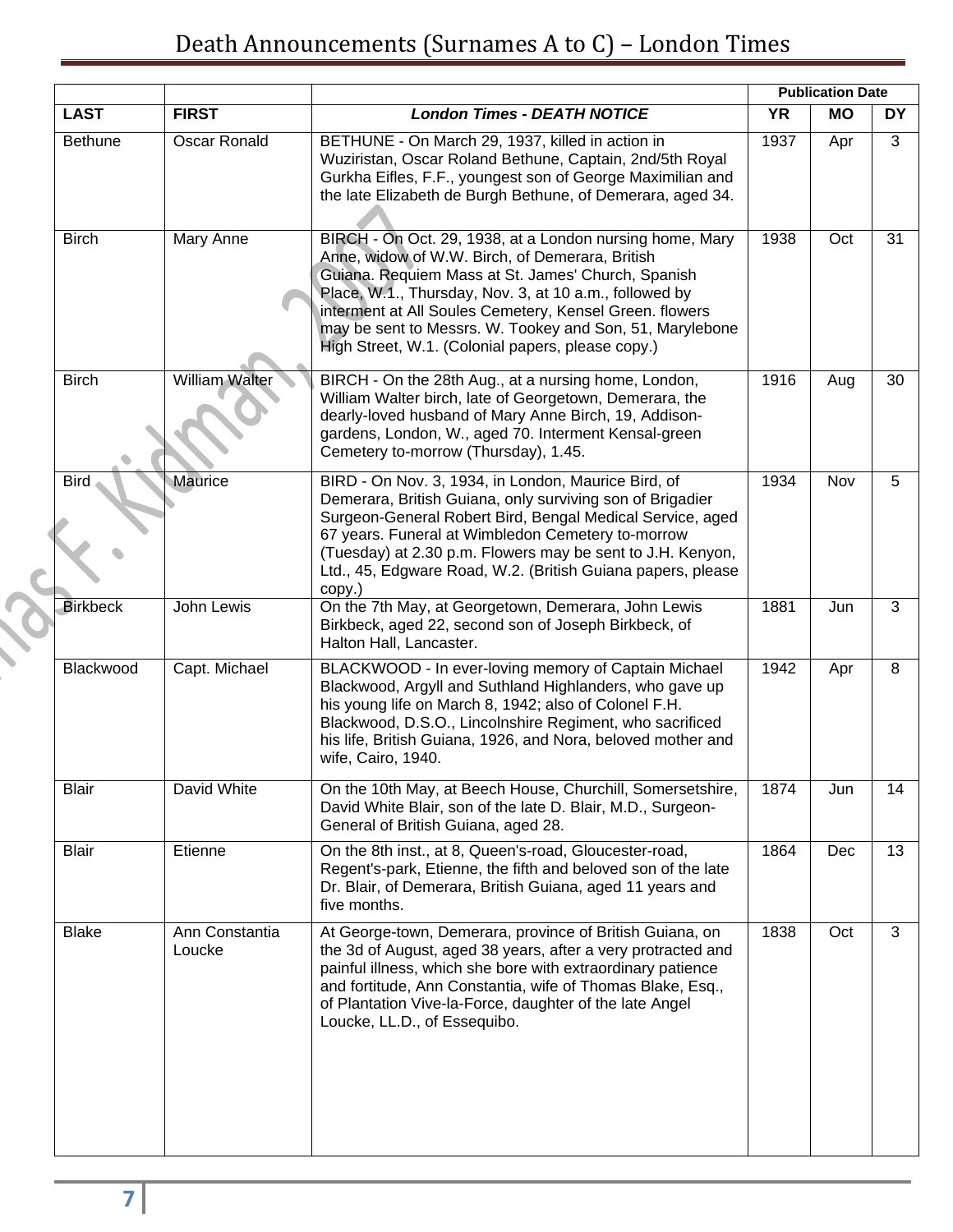|                    |                      |                                                                                                                                                                                                                                                                                                                                                                                                                                                                                                                                                                                                                                                                                                                                                                                                                                                                                                                                                                                                                                                                                                    |           | <b>Publication Date</b> |           |
|--------------------|----------------------|----------------------------------------------------------------------------------------------------------------------------------------------------------------------------------------------------------------------------------------------------------------------------------------------------------------------------------------------------------------------------------------------------------------------------------------------------------------------------------------------------------------------------------------------------------------------------------------------------------------------------------------------------------------------------------------------------------------------------------------------------------------------------------------------------------------------------------------------------------------------------------------------------------------------------------------------------------------------------------------------------------------------------------------------------------------------------------------------------|-----------|-------------------------|-----------|
| <b>LAST</b>        | <b>FIRST</b>         | <b>London Times - DEATH NOTICE</b>                                                                                                                                                                                                                                                                                                                                                                                                                                                                                                                                                                                                                                                                                                                                                                                                                                                                                                                                                                                                                                                                 | <b>YR</b> | <b>MO</b>               | <b>DY</b> |
| <b>Bolton</b>      | Edward               | On the 26th of June, at Peter's Hall, Demerara, in the 17th<br>year of his age, Edward, only son of Francis Bolton, Esq., of<br>Downing-street. This promising youth fell a victim to yellow<br>fever, which is raging with fatal violence at Demerara, where<br>he was on a visit with his brother. His premature death is the<br>source of deep sorrow to the many friends to whom his<br>amiable qualities and kindly disposition had endeared him in<br>life.                                                                                                                                                                                                                                                                                                                                                                                                                                                                                                                                                                                                                                  | 1837      | Aug                     | 26        |
| <b>Booker</b>      | Josias               | The death of Mr. Josias Booker, of Wessington Court,<br>Herefordshire, and also of Liverpool and Demerara, on the<br>18th of October, after only three days' illness, has excited<br>deep regret among all connected with the West Indies who<br>were acquainted with him. He belonged to a family the<br>members of which have been connected with the Colony of<br>British Guiana as proprietors and merchants for a long<br>time. His business aptitude and unfailing kindness and<br>courtesy won for him general respect and esteem, especially<br>during the period that he occupied, with great advantage to<br>the Colony, a seat in the Legislature of British Guiana. The<br>Colony has lost in him one who was devoted to its<br>interests. The West India Committee, of which he has been<br>an active member during his residence in England, have<br>passed a resolution expressing their regret at the loss they<br>have sustained. As chairman of the West India Association<br>of Liverpool he attended the Lord Mayor's banquet to the<br>Colonial representatives in July last. | 1881      | Oct                     | 25        |
| Borman             | <b>Edward James</b>  | BORMAN - On Aug. 9, 1940, at St. Charles's Hospital, W.,<br>Edward James Borman, late of Demerara, British Guiana, in<br>his 91st year.                                                                                                                                                                                                                                                                                                                                                                                                                                                                                                                                                                                                                                                                                                                                                                                                                                                                                                                                                            | 1940      | Aug                     | 13        |
| Borman             | wife of Edward       | On the 11th Feb., at Plantation Enterprise, East Coast,<br>Demerara, the wife of Edward Borman, Esq., aged<br>50. Friends will please accept of this intimation.                                                                                                                                                                                                                                                                                                                                                                                                                                                                                                                                                                                                                                                                                                                                                                                                                                                                                                                                   | 1876      | Mar                     | 18        |
| <b>Bosch Reitz</b> | Charles J.           | BOSCH REITZ - On April 10, 1933, at Pine Hurst, 4,<br>Moorlands Road, West Moors, Dorset, Charles J. Bosch<br>Reitz, late of British Guiana, aged 63.                                                                                                                                                                                                                                                                                                                                                                                                                                                                                                                                                                                                                                                                                                                                                                                                                                                                                                                                              | 1933      | Apr                     | 12        |
| <b>Bott</b>        | <b>Charles Glenn</b> | On the 15th May, very suddenly, at Skeldon, Berbice, British<br>Guiana, Charles Glen Bott, M.R.C.S., L.S.A., &c, of Guy's<br>Hospital, aged 40.                                                                                                                                                                                                                                                                                                                                                                                                                                                                                                                                                                                                                                                                                                                                                                                                                                                                                                                                                    | 1879      | Jun                     | 18        |
| <b>Bourke</b>      | Southwell            | BOURKE - Southwell, Lt. Comdr., R.N. - Served in "Aurora"<br>during Fenian raid (medal), in "Satellite" Abyssinian<br>campaign (medal), in "Oronted" Egyptian campaign (medal),<br>Khedive Star, called to Bar, Middle Temple, 1887,<br>Stipendiary Magistrate B. Guiana, 1897, beloved husband of<br>C.J. Daisy Bourke.                                                                                                                                                                                                                                                                                                                                                                                                                                                                                                                                                                                                                                                                                                                                                                           | 1937      | Nov                     | 8         |
| <b>Bourne</b>      | John Alves           | On the 31st August, at the residence of J.F. Bourne,<br>Georgetown, Demerara, John Alves, Esq., of Eoham,<br>Hampshire, aged 15.                                                                                                                                                                                                                                                                                                                                                                                                                                                                                                                                                                                                                                                                                                                                                                                                                                                                                                                                                                   | 1857      | Oct                     | 10        |
| Bourne             | Stephen              | On the 19th inst., at his son's residence, 29, Holland-road<br>north, Briston, Stephen Bourne, Esq., formerly Registrar of<br>Berbice, and previously Stipendiary Magistrate in Jamaica,<br>in the 77th year of his age.                                                                                                                                                                                                                                                                                                                                                                                                                                                                                                                                                                                                                                                                                                                                                                                                                                                                           | 1868      | Mar                     | 31        |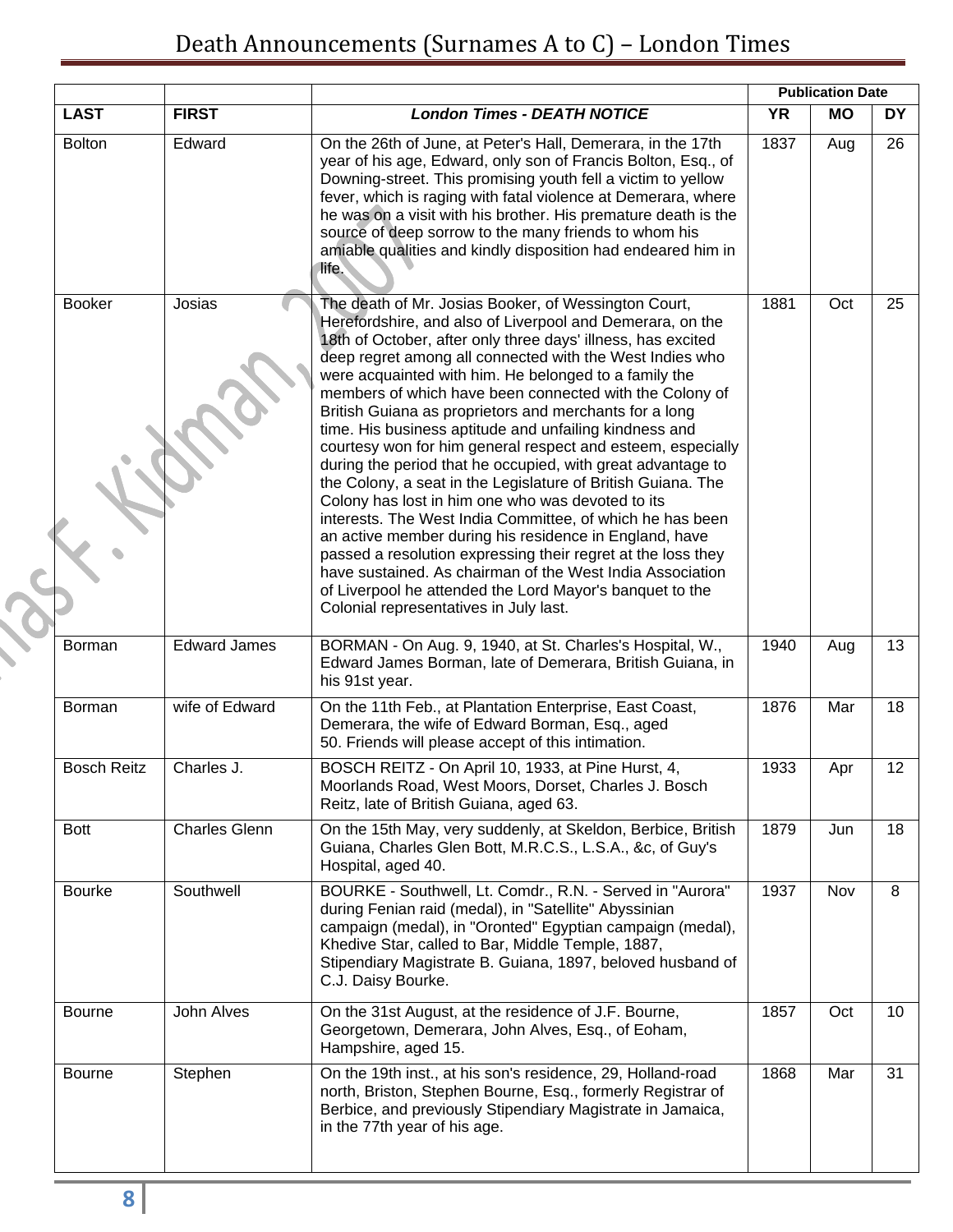|                     |                               |                                                                                                                                                                                                                                                                                                                                                                                                                                                                                                                                                                                                                                                                                                                                                                                                                                                                                                                                                                                                                                                                                                                                                                                                                                                                                                                       |           | <b>Publication Date</b> |                |
|---------------------|-------------------------------|-----------------------------------------------------------------------------------------------------------------------------------------------------------------------------------------------------------------------------------------------------------------------------------------------------------------------------------------------------------------------------------------------------------------------------------------------------------------------------------------------------------------------------------------------------------------------------------------------------------------------------------------------------------------------------------------------------------------------------------------------------------------------------------------------------------------------------------------------------------------------------------------------------------------------------------------------------------------------------------------------------------------------------------------------------------------------------------------------------------------------------------------------------------------------------------------------------------------------------------------------------------------------------------------------------------------------|-----------|-------------------------|----------------|
| <b>LAST</b>         | <b>FIRST</b>                  | <b>London Times - DEATH NOTICE</b>                                                                                                                                                                                                                                                                                                                                                                                                                                                                                                                                                                                                                                                                                                                                                                                                                                                                                                                                                                                                                                                                                                                                                                                                                                                                                    | <b>YR</b> | <b>MO</b>               | <b>DY</b>      |
| <b>Bovallius</b>    | Carl Erik<br>Alexander        | BOVALLIUS - On the 9th Nov., in British Guiana, Carl Erik<br>Alexander Bovallius, Ph.D., Med.Ph., Cand., late Professor<br>of Zoology at Uppsala University, Sweden, aged 58.                                                                                                                                                                                                                                                                                                                                                                                                                                                                                                                                                                                                                                                                                                                                                                                                                                                                                                                                                                                                                                                                                                                                         | 1907      | Nov                     | 28             |
| <b>Bovell</b>       | Sarah Louisa<br><b>Bovell</b> | On the 19th Feb., at 10, Wyndham-place, Bryanston-square,<br>London, W., Sarah Louisa Bovell, widow of John Roach<br>Bovell, of Demerara, in her 75th year.                                                                                                                                                                                                                                                                                                                                                                                                                                                                                                                                                                                                                                                                                                                                                                                                                                                                                                                                                                                                                                                                                                                                                           | 1887      | Feb                     | 22             |
| <b>Bovell</b>       | Sarah Lucretia                | BOVELL - On the 20th Aug., at a Nursing Home in London,<br>Sarah Lucretia, widow of Arthur Bovell and last surviving<br>daughter of the late John and Christian Cobham Jones, of<br>Hope and Houston, Demerara. R.I.P. Funeral at St.<br>Cuthbert's, Philbeach-gardens, on Tuesday next, at 11.30.                                                                                                                                                                                                                                                                                                                                                                                                                                                                                                                                                                                                                                                                                                                                                                                                                                                                                                                                                                                                                    | 1919      | Aug                     | 23             |
| <b>Bovell</b>       | Sir Henry                     | Sir Henry Bovell, Chief Justice of British Guiana from 1902<br>to 1912, died in a Worthing nursing home yesterday at the<br>age of 84. Born on March 4, 1854, Henry Alleyne Bovell was<br>the son of the Rev. W.H.B. Bovell, rector of St. Thomas,<br>Barbados. He was educated at Codrington College,<br>Barbados, where he was Island Scholar and Rawle Scholar,<br>and at University College, London, where he was West<br>Indian Gilchrist Scholar. He was also a prizeman in<br>Constitutional Law and in Roman Law, and graduated<br>LL.B. On 1876 he was called to the Bar by Lincoln's<br>Inn. Very soon he bagen to make his mark, for as early as<br>1882 he was appointed Solicitor-General, Barbados, and a<br>member of the Legislative Council. In 1886 he became<br>Attorney-General, taking silk in the following year. In 1900<br>and 1901 he was acting legal assistant at the Colonial<br>Office, which was part of the period covered by his tenure of<br>the appointment of Attorney-General of British Guiana,<br>which he held from 1896 to 1902, being raised to the Bench<br>in the latter year, and created a knight. In 1882 he married<br>Annie Cecil, youngest daughter of the Hon. A. Briggs,<br>President of the Legislative Council, Barbados. She died in<br>1935. They had one son. | 1938      | Aug                     | 29             |
| Bovell-Jones        | Ellen Jessie<br>Cameron       | BOVELL-JONES - On June 14, 1928, at 51, St. Michael's-<br>road, Bedford, after an operation, Ellen Jessie Cameron,<br>widow of William Bovell-Jones, of British Guiana. Funeral<br>took place on Friday, June 15, at Bedford Cemetery.                                                                                                                                                                                                                                                                                                                                                                                                                                                                                                                                                                                                                                                                                                                                                                                                                                                                                                                                                                                                                                                                                | 1928      | Jun                     | 16             |
| <b>Bovell-Jones</b> | William                       | BOVELL-JONES - On Dec. 15, 1948, William, younger son<br>of the late William Bovell-Jones, of British Guiana, and the<br>late Mrs. Bovell-Jones, of Bedford. Funeral, Bedford<br>cemetery, on Tuesday, Dac. 21, at 12 noon.                                                                                                                                                                                                                                                                                                                                                                                                                                                                                                                                                                                                                                                                                                                                                                                                                                                                                                                                                                                                                                                                                           | 1948      | Dec                     | 18             |
| Boyd                | John Stuart                   | On the 31st July, at Georgetown, Demerara, British Guiana,<br>John Stuart Boyd, Esq., Surgeon in the Immigration Medical<br>Service, aged 31.                                                                                                                                                                                                                                                                                                                                                                                                                                                                                                                                                                                                                                                                                                                                                                                                                                                                                                                                                                                                                                                                                                                                                                         | 1876      | Sep                     | 12             |
| <b>Bradburn</b>     | <b>Willaim Stewart</b>        | BRADBURN - On June 19, 1937, shot and killed in riots in<br>Trinidad, William Stewart Bradburn, Sub-Inspector of Police,<br>Trinidad, the only son of Colonel W.E.H. Bradburn,<br>Inspector-General of Police, British Guiana, aged 25 years.                                                                                                                                                                                                                                                                                                                                                                                                                                                                                                                                                                                                                                                                                                                                                                                                                                                                                                                                                                                                                                                                         | 1937      | Jul                     | $\overline{2}$ |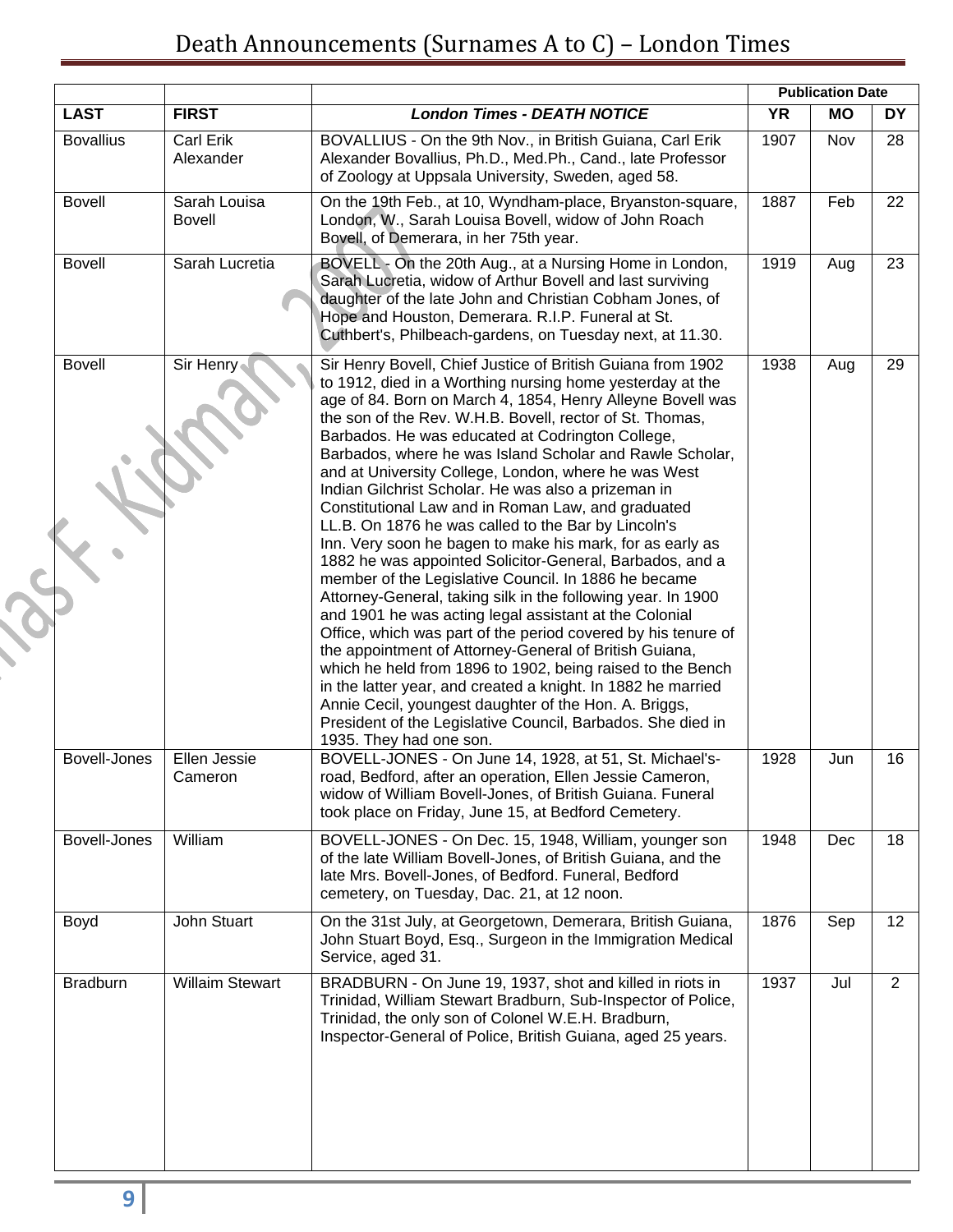|                   |                                         |                                                                                                                                                                                                                                      |           | <b>Publication Date</b> |           |
|-------------------|-----------------------------------------|--------------------------------------------------------------------------------------------------------------------------------------------------------------------------------------------------------------------------------------|-----------|-------------------------|-----------|
| <b>LAST</b>       | <b>FIRST</b>                            | <b>London Times - DEATH NOTICE</b>                                                                                                                                                                                                   | <b>YR</b> | <b>MO</b>               | <b>DY</b> |
| <b>Braithwate</b> | Frederick<br>Augustus R.                | BRAITHWATE - On Aug. 21, 1936, at Richmond, Surrey,<br>after a few hours' illness, Frederick Augustus Robert<br>Braithwaite, late of the Colonial Bank, in his 91st year. (West<br>Indian and Demerara papers, please copy.)         | 1936      | Aug                     | 24        |
| <b>Brand</b>      | <b>Harriet Hamer</b>                    | On the 10th inst., at Fontainebleu, after a long and painful<br>illness, Harriet, wife of A. Racine Brand, Esq.,<br>granddaughter of the late Joseph Hamer, Esq., of Demerara,<br>aged 77. East and West India papers, please copy.  | 1883      | May                     | 25        |
| <b>Brand</b>      | <b>Harriet Phipps</b>                   | On the 20th inst., at Hare-hatch, Berks., in her 52d year,<br>Harriet, the wife of Major James Brand, late 16th Regiment,<br>eldest daughter of the late Robert Phipps, Esq., of<br>Demerara.                                        | 1853      | Dec                     | 22        |
| <b>Brand</b>      | James Robert                            | BRAND - On the 31st July, at 15, Clanricarde-gardens, W.,<br>suddenly, James Robert, youngest son of the late William<br>Brand, Esq., of the above address, and of British Guiana.                                                   | 1912      | Aug                     | 2         |
| <b>Brand</b>      | <b>Robert Thomson</b>                   | On the 16th March, at Exeter, in the 52d year of his age,<br>Robert Thomson Brand, Esq., of 17, Durham Villas,<br>Phillimore-gardens, and formerly of British Guiana. Friends<br>will please accept of this intimation.              | 1870      | Mar                     | 18        |
| <b>Brand</b>      | <b>Walter Carruthers</b>                | BRAND - On the 18th May, at Wildfontein, Middelburg,<br>South Africa, of fever, Walter Carruthers, second son of the<br>late William Brand, of Clanricarde-gardens, W., and of<br>British Guiana. South African papers, please copy. | 1896      | Sep                     | 24        |
| <b>Brand</b>      | William John                            | BRAND - On the 27th Feb., at his residence, 40, Killieser-<br>avenue, Streatham-hill, William John Brand, of 114,<br>Fenchurch-street, K.C., eldest son of the late Wm. Brand, of<br>15, Clanricarde-gardens, and of British Guiana. | 1898      | Mar                     | 3         |
| <b>Bratt</b>      | <b>Arthur Ernest</b><br><b>Hicks</b>    | BRATT - On March 12, 1931, at Plantation Rulmveldt,<br>Demerara, British Guiana, Arthur Ernest Hicks Bratt, in his<br>62nd year. (By cable.) Deeply regretted.                                                                       | 1931      | Mar                     | 20        |
| <b>Bratt</b>      | <b>Edward Hicks</b><br>Fraser           | BRATT - On April 15, 1929, at Littlehampton, Edward Hicks<br>Fraser Bratt, late of British Guiana and the Federated Malay<br>States, in his 68th year.                                                                               | 1929      | Apr                     | 23        |
| <b>Braud</b>      | Edith                                   | On the 3d Dec., 1878, at Plantation Mon Repos, Demerara,<br>British Guiana, Edith (née Dalton), the beloved wife of Arthur<br>Braud, aged 23 years.                                                                                  | 1879      | Jan                     | 27        |
| <b>Braud</b>      | Emmeline                                | BRAUD - On March 19, 1945, at Tunbridge Wells,<br>Emmeline, widow of Arthur Braud, formerly of British<br>Guiana, in her 83rd year.                                                                                                  | 1945      | Mar                     | 22        |
| <b>Bremner</b>    | Peter                                   | On the 28th of November, at Demerara, Peter Bremner.                                                                                                                                                                                 | 1822      | Jan                     | 19        |
| <b>Brice</b>      | <b>Harriot Amelia</b><br><b>Tuckett</b> | On the 14th of October, at Seeunderabad, Madras, Harriot<br>Amelia, wife of Lieutenant Edward Brice, Horse Artillery, and<br>second daughter of the late Josiah Webbe Tuckett, Esq., of<br>Berbice.                                  | 1840      | Jan                     | 15        |
| <b>Bridges</b>    | David                                   | On the 22d March, at Riverstown, Essequibo, British<br>Guiana, David Bridges, Esq., surgeon, aged 53.                                                                                                                                | 1859      | May                     | 10        |
| <b>Brinckman</b>  | Ens. F.J.                               | On the 19th ult., at Demerara, deeply regretted Ensign F.J.<br>Brinckman, 2d West India Regiment, second son of Sir<br>Theodore Brinckman, Earl.                                                                                     | 1855      | Mar                     | 28        |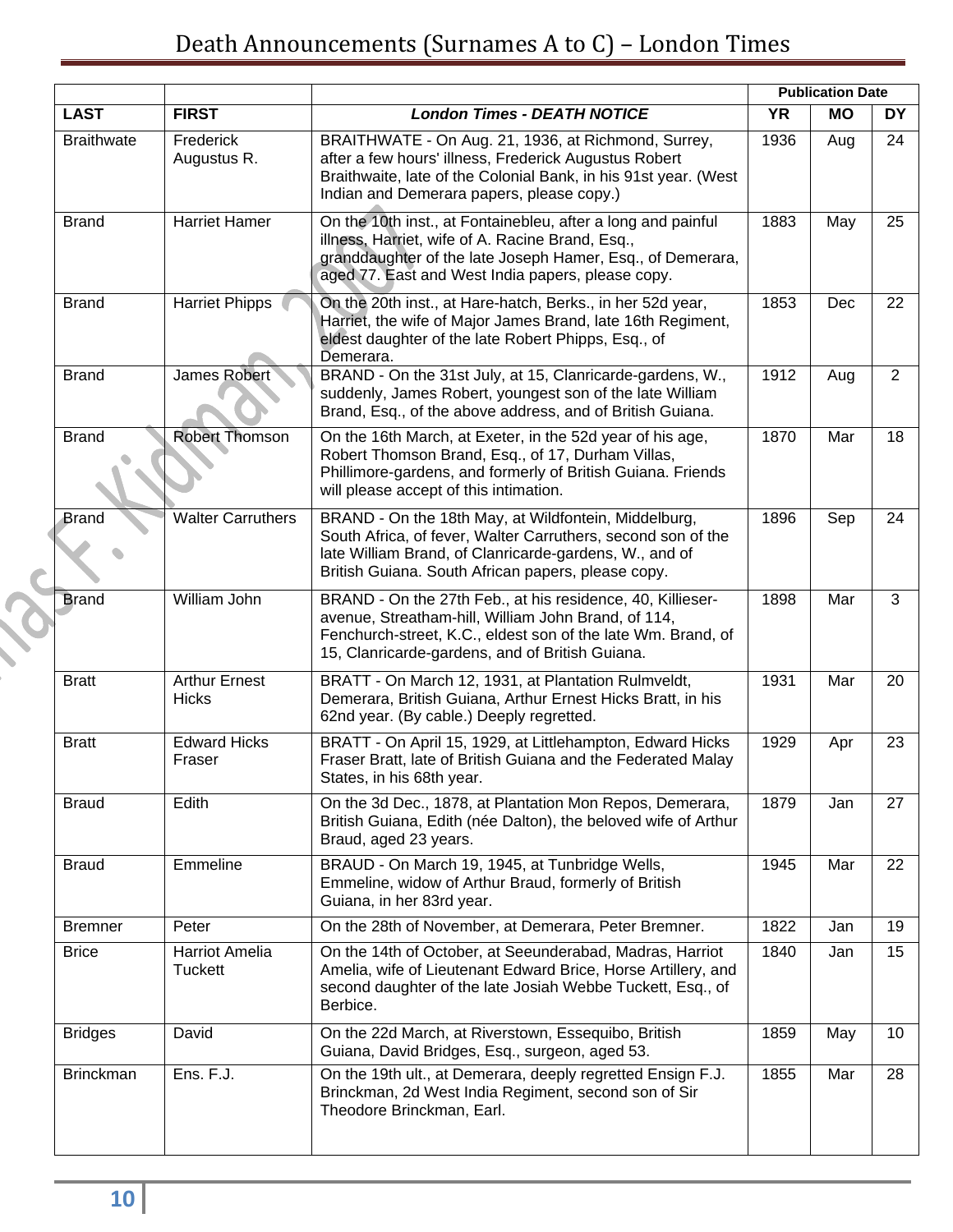|                   |                          |                                                                                                                                                                                                                                                                                                                                                                                                                                                                                             | <b>Publication Date</b> |           |     |
|-------------------|--------------------------|---------------------------------------------------------------------------------------------------------------------------------------------------------------------------------------------------------------------------------------------------------------------------------------------------------------------------------------------------------------------------------------------------------------------------------------------------------------------------------------------|-------------------------|-----------|-----|
| <b>LAST</b>       | <b>FIRST</b>             | <b>London Times - DEATH NOTICE</b>                                                                                                                                                                                                                                                                                                                                                                                                                                                          | <b>YR</b>               | <b>MO</b> | DY. |
| <b>Brotherson</b> | Jane Peters              | On the 13th inst., at Camden-road, London, Jane Peters,<br>widow of the late Edmund Stansbury Brotherson, Esq., of<br>The Sandhills, Demerara, and daughter of the late John<br>Lukes, Esq., of London and Hertfordshire, aged<br>77. Demerara papers, please copy.                                                                                                                                                                                                                         | 1889                    | Jan       | 15  |
| <b>Brown</b>      | Robert                   | Suddenly, at Berbice, in the month of April last, Robert<br>Brown, Esq., after a residence of 12 years in that colony.                                                                                                                                                                                                                                                                                                                                                                      | 1829                    | Sep       | 1   |
| <b>Brumell</b>    | John                     | On the 1st Dec., 1881, at the age of 65 years, John Brumell,<br>Sheriff of Demerara, at Stabroek Cottage, Brick Dam,<br>Georgetown, Demerara, the residence of his son, John<br>Brumell, Barrister-at-law.                                                                                                                                                                                                                                                                                  | 1881                    | Dec       | 31  |
| Buchanan          | Andrew Duncan            | BUCHANAN - On Oct. 1, 1927, at Georgetown, British<br>Guiana, of blackwater fever, Andrew Duncan Buchanan,<br>A.M.I.E.E., fifth son of the late Thos. Buchanan, Glasgow,<br>and of Mrs. Buchanan, Parkfield, Ealing.                                                                                                                                                                                                                                                                        | 1927                    | Oct       | 8   |
| <b>Bugle</b>      | <b>Edmund Arthur</b>     | BUGLE - On Feb. 11, 1928, at St. Leaonards-on-Sea,<br>Sussex, Edmund Arthur Bugle, B.A. (Cantab.), of Tregenna,<br>Albany-road, late Stipendiary Magistrate in British Guiana,<br>the dearly loved husband of Margaret Bugle and fifth son of<br>the late Michael Bugle, of Demerara, and Kaieteur,<br>Hollington Park, St. Leaonards-on-Sea, in his 60th<br>year. Interment at Kensal Green Cemetery, London, to-<br>morrow (Wednesday), at 1.45 p.m.                                      | 1928                    | Feb       | 14  |
| <b>Bugle</b>      | Victoire                 | BUGLE - On the 24th April, at Bermuda, Victoire, widow of<br>Michael Bugle, of Kaltear, Hollington Park, St. Leonards-on-<br>Sea, and Demerara, British Guiana, in her 79th year. Will<br>friends kindly accept this, the only, intimation?                                                                                                                                                                                                                                                 | 1916                    | Jun       | 1   |
| <b>Burlinson</b>  | <b>Archibald William</b> | On the 28th Feb., at Kingston, Demerara, British Guiana, of<br>consumption, Archibald William Henry, second son of the<br>late Nathan Burlinson, M.R.C.S., L.S.A., of Mauritius, aged<br>20.                                                                                                                                                                                                                                                                                                | 1888                    | Mar       | 1   |
| <b>Burnett</b>    | Archibald<br>Campbell    | On the 24th inst., at Mayville, Ayrshire, Archibald Campbell<br>Burnett, Esq., formerly of Demerara. Friends at a distance<br>will kindly accept of this intimation.                                                                                                                                                                                                                                                                                                                        | 1868                    | Jan       | 28  |
| <b>Burrowes</b>   | Mary Jane                | On the 25th July, at 74, Elgin-road, St. Peter's-park, W.,<br>Mary Jane, daughter of the late Thomas Fraser Burrowes,<br>Esq., of Demerara, British Guiana.                                                                                                                                                                                                                                                                                                                                 | 1876                    | Jul       | 27  |
| <b>Buschman</b>   | John                     | On the 9th inst., of Bright's disease, John Buschman, Esq.,<br>of No. 39, Ladbroke-road, Notting-hill, and late of Surinam,<br>Guiana, aged 64 years.                                                                                                                                                                                                                                                                                                                                       | 1875                    | Apr       | 13  |
| <b>Bush</b>       | Lt. & Adjutant           | At sea, off Bermuda, on the 27th September last, on board<br>the Tay steamer, Lieutenant and Adjutant Bush, 1st West<br>India Regiment, from the effects of fever contracted at<br>Demerara, aged 20 years. He was a most active zealous<br>officer, and the only son of Lieutenant-Colonel Bush, K.H. of<br>the same regiment, who has thus, in the space of one year,<br>been bereaved of an affectionate wife and an only son, from<br>the baseful effects of climate in British Guiana. | 1842                    | Oct       | 19  |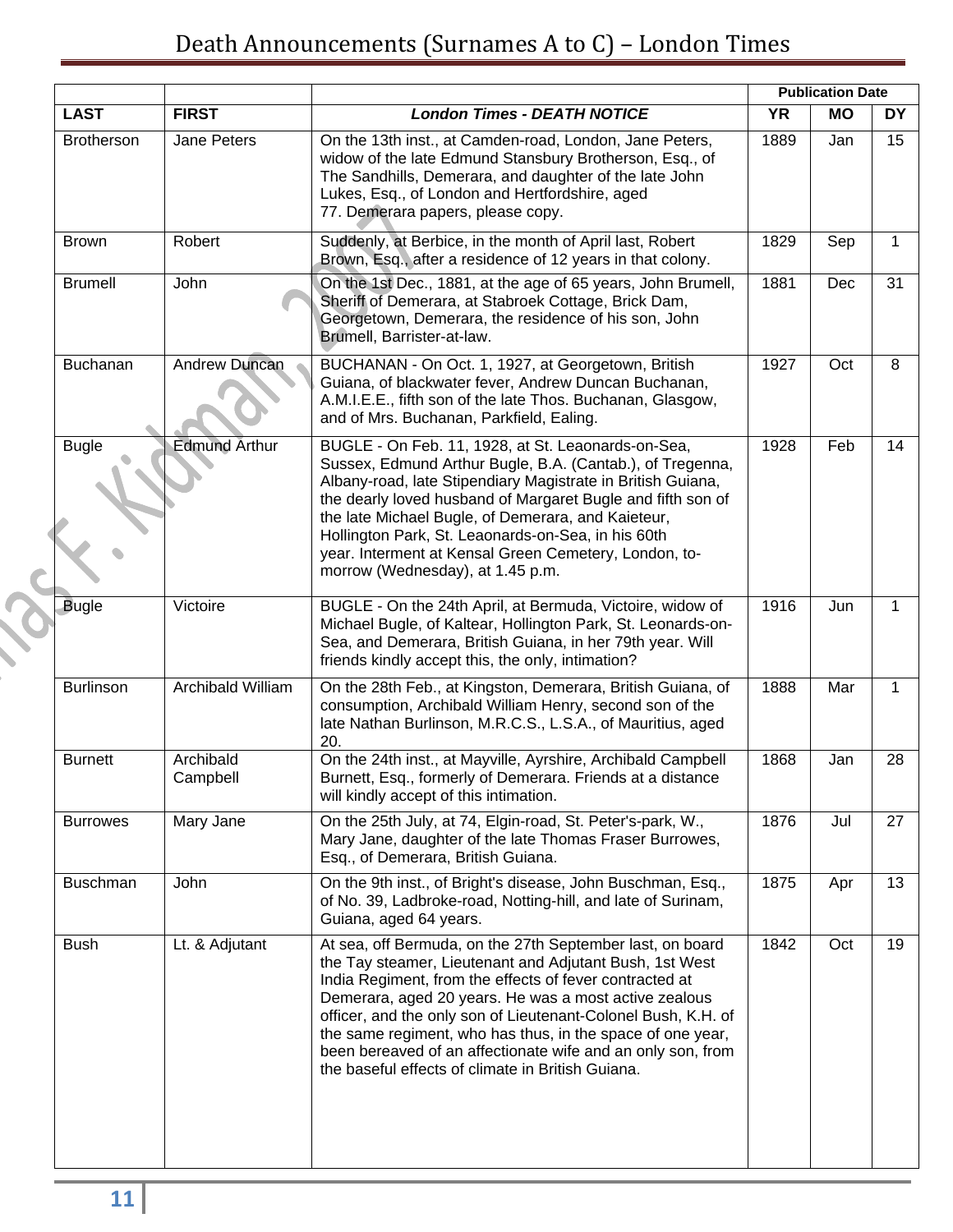|              |                          |                                                                                                                                                                                                                                                                                                                                                                                                                                                                                                                                                                                                                                                                                                                                                                                                                                                                                                                                                                 |           | <b>Publication Date</b> |           |
|--------------|--------------------------|-----------------------------------------------------------------------------------------------------------------------------------------------------------------------------------------------------------------------------------------------------------------------------------------------------------------------------------------------------------------------------------------------------------------------------------------------------------------------------------------------------------------------------------------------------------------------------------------------------------------------------------------------------------------------------------------------------------------------------------------------------------------------------------------------------------------------------------------------------------------------------------------------------------------------------------------------------------------|-----------|-------------------------|-----------|
| <b>LAST</b>  | <b>FIRST</b>             | <b>London Times - DEATH NOTICE</b>                                                                                                                                                                                                                                                                                                                                                                                                                                                                                                                                                                                                                                                                                                                                                                                                                                                                                                                              | <b>YR</b> | <b>MO</b>               | <b>DY</b> |
| <b>Butt</b>  | Capt. Harry Alfred       | BUTT - Killed in action, on the 8th inst., Captain Harry Alfred<br>Butt, Gloucestershire Regiment, eldest surviving son of the<br>late Reverend George Holder Butt, formerly Canon of<br>Georgetown, British Guiana, and nephew of the late Sir<br>Charles Parker Butt, Judge of the Probate, Divorce, and<br>Admiralty Division, aged 48.                                                                                                                                                                                                                                                                                                                                                                                                                                                                                                                                                                                                                      | 1916      | Jun                     | 16        |
| <b>Butt</b>  | Capt. Harry Alfred       | BUTT - Captain Harry Alfred Butt, Gloucester Regiment, was<br>the eldest surviving son of the late Rev. George Holden Butt,<br>formerly Canon of Georgetown, Dritish Guiana, and Rural<br>Dean of Berbice, and nephew of the late Sir Charles Parker<br>Butt, President of the Probate, Divorce and Admiralty<br>Division. He was educated at Bromsgrove School and Jesus<br>College, Cambridge. He was appointed to the staff of Clifton<br>College in 1908 and on the outbreak of war joined the<br>O.T.C. In April, 1915, he received a commission in the 11th<br>Gloucester Regiment, and two months later was selected<br>with two other officers of that battalion to undertake the<br>training of a new battalion. He was given his captaincy in<br>August of that year. He went to the front early in 1916 and<br>was killed on the night of June 8. In the words of a brother<br>officer, "He died, as he lived, a very gallant English<br>gentleman." | 1916      | Jun                     | 22        |
| <b>Butts</b> | Catharine<br>Wolseley    | On the 15th inst., at Eastbourne, Catharine Norval<br>Magdalene Dysart, the dearly-loved wife of H.G. Butts, M.D.,<br>of Demerara, and fifth daughter of the late William Bertie<br>Wolseley.                                                                                                                                                                                                                                                                                                                                                                                                                                                                                                                                                                                                                                                                                                                                                                   | 1883      | Apr                     | 19        |
| <b>Butts</b> | Harry Grosvenor,<br>M.D. | On the 10th Nov., at the residence of his son-in-law, Vaynor<br>House, Breconshire, Harry Grosvenor Butts, M.D., of The<br>Drill, and Georgetown, Demerara, aged 63. R.I.P.                                                                                                                                                                                                                                                                                                                                                                                                                                                                                                                                                                                                                                                                                                                                                                                     | 1888      | Nov                     | 17        |
| Cambridge    | <b>Lilian Beatrice</b>   | CAMBRIDGE - On the 19th June, Lilian Beatrice Winfreda,<br>second daughter of Mr. S.S.A. Cambridge, barrister-at-law,<br>and Mrs. Cambridge, aged 171-2. Deeply<br>regretted. Interment Hammersmith Cemetery, to-morrow<br>(Friday). Friends accept this (the only) intimation. British<br>Guiana and Panama papers, please copy.                                                                                                                                                                                                                                                                                                                                                                                                                                                                                                                                                                                                                               | 1923      | Jul                     | 12        |
| Cameron      | Adam                     | On the 8th April, at Paramaribo, to the inexpressible grief of<br>his surviving widow, and great regret of a numerous circle of<br>friends, Adam Cameron, Esq., an old and much respected<br>planter of the colony of Surinam, and formerly one of the<br>members of the Hon. Court of Policy and Criminal Justice.                                                                                                                                                                                                                                                                                                                                                                                                                                                                                                                                                                                                                                             | 1841      | Jun                     | 8         |
| Cameron      | Celia                    | CAMERON,-On April 25, 1951, at Wilton Hotel, Exeter,<br>Celia, widow of Donald Charles Cameron, J.P., late of<br>Georgetown, Demerara, aged 89 years. Funeral at Plymouth<br>Old Cemetery, to-morrow (Saturday) at 10.30 a.m. No<br>flowers or mourning, by her request.                                                                                                                                                                                                                                                                                                                                                                                                                                                                                                                                                                                                                                                                                        | 1951      | Apr                     | 27        |
| Cameron      | Douglas Southwell        | CAMERON - On the 14th June, at Tonbridge School,<br>Tonbridge, of pneumonia, Douglas Southwell, beloved son<br>of William Stuart Cameron, Demerara, British Guiana, in his<br>16th year.                                                                                                                                                                                                                                                                                                                                                                                                                                                                                                                                                                                                                                                                                                                                                                        | 1906      | Jun                     | 29        |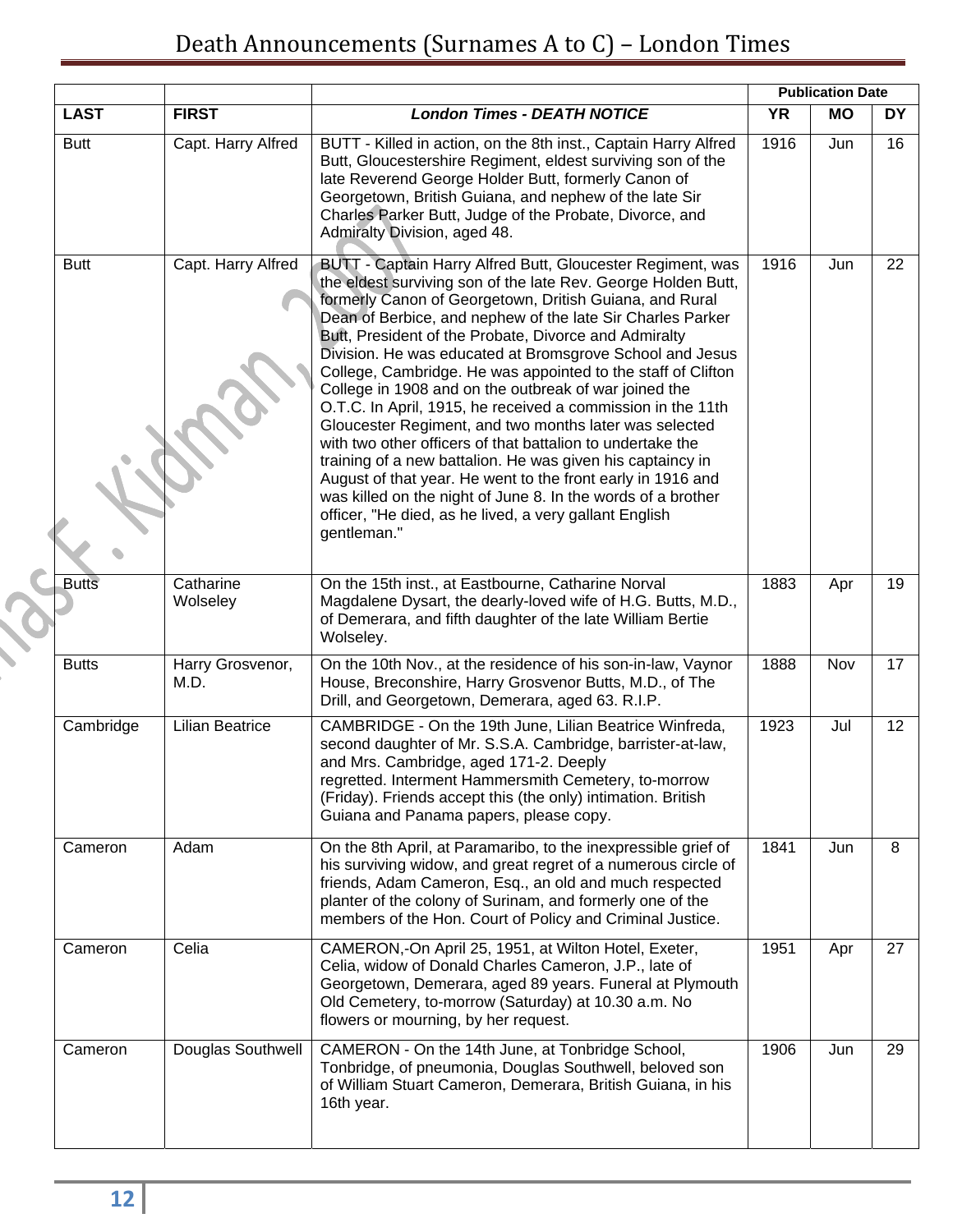## Death Announcements (Surnames A to C) – London Times

| <b>LAST</b> | <b>FIRST</b>          | <b>London Times - DEATH NOTICE</b>                                                                                                                                                                                                                                                                                                                                                                                                                                                                                                                                                                                                                                                                                                                                                                                                                                                                                                                                                                                                                                                                                                                                                                                                                                                                                                                                                                                                                                                                                                                                                                                                                                                                                                                                                                                         | <b>Publication Date</b> |           |                 |
|-------------|-----------------------|----------------------------------------------------------------------------------------------------------------------------------------------------------------------------------------------------------------------------------------------------------------------------------------------------------------------------------------------------------------------------------------------------------------------------------------------------------------------------------------------------------------------------------------------------------------------------------------------------------------------------------------------------------------------------------------------------------------------------------------------------------------------------------------------------------------------------------------------------------------------------------------------------------------------------------------------------------------------------------------------------------------------------------------------------------------------------------------------------------------------------------------------------------------------------------------------------------------------------------------------------------------------------------------------------------------------------------------------------------------------------------------------------------------------------------------------------------------------------------------------------------------------------------------------------------------------------------------------------------------------------------------------------------------------------------------------------------------------------------------------------------------------------------------------------------------------------|-------------------------|-----------|-----------------|
|             |                       |                                                                                                                                                                                                                                                                                                                                                                                                                                                                                                                                                                                                                                                                                                                                                                                                                                                                                                                                                                                                                                                                                                                                                                                                                                                                                                                                                                                                                                                                                                                                                                                                                                                                                                                                                                                                                            | <b>YR</b>               | <b>MO</b> | <b>DY</b>       |
| Cameron     | John                  | On the 29th of Jan., at New Amsterdam, Berbice, of yellow<br>fever, John Cameron, Esq., Barcaldine, N.B.                                                                                                                                                                                                                                                                                                                                                                                                                                                                                                                                                                                                                                                                                                                                                                                                                                                                                                                                                                                                                                                                                                                                                                                                                                                                                                                                                                                                                                                                                                                                                                                                                                                                                                                   | 1857                    | Mar       | 12 <sup>°</sup> |
| Cameron     | Samuel                | CAMERON - On the 23rd Oct., at his residence, 52,<br>Queen's-gate, S.W., Samuel Cameron (Chairman of Messrs.<br>Booker Bros., McConnell and Co., Ltd., London, Liverpool,<br>and Demerara). Funeral at St. Marylebone Cemetery, East<br>Finchley, today (Friday), at noon.                                                                                                                                                                                                                                                                                                                                                                                                                                                                                                                                                                                                                                                                                                                                                                                                                                                                                                                                                                                                                                                                                                                                                                                                                                                                                                                                                                                                                                                                                                                                                 | 1926                    | Oct       | 29              |
| Cameron     | Sir Hector Clare      | Sir Hector Clare Cameron, Emeritus Professor of Clinical<br>Surgery at Glasgow, died yesterday at his residence in<br>Glasgow, at the age of 85. Sir Hector had constituted himself<br>one of the guardians of the traditions of Lister, of whom he<br>was a pupil and assistant. On the occasion of the centenary<br>last year, he published a modest book of reminiscences in<br>which he related the steps by which Lister arrived at his<br>great discovery in the little ward in the old Royal Infirmary in<br>Glasgow which has now been reconstituted in the Wellcome<br>Historical Museum in London. The son of a sugar-planter in<br>Demerara, where he was born on September 30, 1843,<br>Cameron was educated at St. Andrews, Edinburgh, and<br>Glasgow Universities, and qualified M.B., C.M., at Glasgow<br>in 1866, proceeding M.D. in 1868. He received his early<br>training under Lord Lister, who was Professor of surgery at<br>Glasgow University from 1860 to 1859, an office which<br>Cameron was destined himself to fill. He was associated<br>with Glasgow University for the rest of his life, and at the<br>time of his death was Dean of Faculties, an office to which<br>he was appointed in 1921. He was President of the Faculty<br>of Physicians, and Surgeons of Glasgow from 1897 to 1900,<br>when he received the honour of knighthood. He had also<br>been the representative of the Faculty at the General<br>Medical Council. He was also Red Cross Commissioner for<br>Western Scotland, and was made C.B.E. in 1918. In 1872<br>he married Frances, daughter of Mr. William Hamilton<br>Macdonald, and was left a widower in 1879. He leaves with<br>one daughter two sone, one of whom, Dr. Hector Charles<br>Cameron, F.R.C.P., has long been associated with Guy's<br>Hospital. | 1928                    | Nov       | 23              |
| Cameron     | William               | On the 20th inst., at Georgetown, Demerara, William<br>Cameron, Esq., late of Tudor House, Lee, Kent, aged<br>56. (By cable.)                                                                                                                                                                                                                                                                                                                                                                                                                                                                                                                                                                                                                                                                                                                                                                                                                                                                                                                                                                                                                                                                                                                                                                                                                                                                                                                                                                                                                                                                                                                                                                                                                                                                                              | 1889                    | May       | 22              |
| Campbell    | Elizabeth             | On the 2d inst., at 151, Warrender-park-road, Edinburgh,<br>Elizabeth Campbell, widow of J.W. Barland, Surgeon,<br>Edinburgh, eldest surviving daughter of the late Alexander<br>Campbell, planter, Berbice, and eldest surviving niece of<br>Thomas Campbell, poet, Glasgow. deeply moutned.                                                                                                                                                                                                                                                                                                                                                                                                                                                                                                                                                                                                                                                                                                                                                                                                                                                                                                                                                                                                                                                                                                                                                                                                                                                                                                                                                                                                                                                                                                                              | 1891                    | Oct       | 20              |
| Campbell    | <b>William Hunter</b> | On the 3d inst., in London, in the 70th year of his age,<br>William Hunter Campbell, LL.D., of Georgetown, British<br>Guiana. Friends are requested to accept this intimation.                                                                                                                                                                                                                                                                                                                                                                                                                                                                                                                                                                                                                                                                                                                                                                                                                                                                                                                                                                                                                                                                                                                                                                                                                                                                                                                                                                                                                                                                                                                                                                                                                                             | 1883                    | Nov       | 6               |
| Carbery     | <b>Edward Spencer</b> | On the 24th May, 1888, at Les Battes, Dinan, France,<br>Edward Spencer Carbery, Barrister-at-law, formerly of<br>Demerara, British Guiana, aged 41.                                                                                                                                                                                                                                                                                                                                                                                                                                                                                                                                                                                                                                                                                                                                                                                                                                                                                                                                                                                                                                                                                                                                                                                                                                                                                                                                                                                                                                                                                                                                                                                                                                                                        | 1888                    | May       | 29              |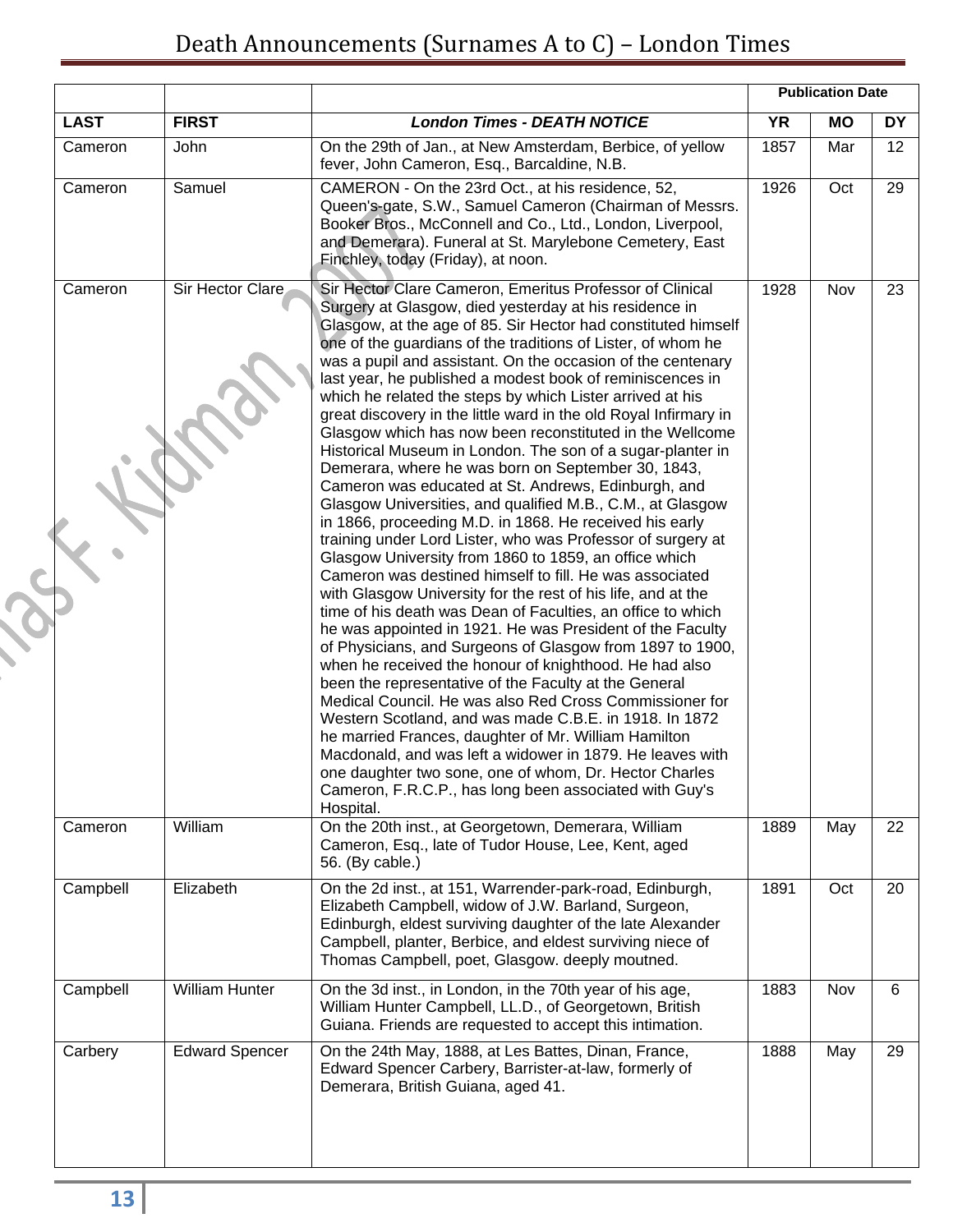|                   |                        |                                                                                                                                                                                                                                                                                                                                                                                                                                                                                                                                                             | <b>Publication Date</b> |           |                 |  |
|-------------------|------------------------|-------------------------------------------------------------------------------------------------------------------------------------------------------------------------------------------------------------------------------------------------------------------------------------------------------------------------------------------------------------------------------------------------------------------------------------------------------------------------------------------------------------------------------------------------------------|-------------------------|-----------|-----------------|--|
| <b>LAST</b>       | <b>FIRST</b>           | <b>London Times - DEATH NOTICE</b>                                                                                                                                                                                                                                                                                                                                                                                                                                                                                                                          | <b>YR</b>               | <b>MO</b> | <b>DY</b>       |  |
| Carpenter         | <b>Edward Thwaites</b> | CARPENTER - On Sept. 3, 1929, at New Amsterdam,<br>Berbice, British Guiana, Edward Thwaites Carpenter, late<br>manager Colonial Bank, New Amsterdam, aged 56.                                                                                                                                                                                                                                                                                                                                                                                               | 1929                    | Sep       | 10 <sup>°</sup> |  |
| Carr              | Ralph Hamilton         | CARR - On Nov. 7, 1926, at Georgetown, Demerara, Ralph<br>Hamilton Carr, after a short illness. All communications to<br>M.C. Carr-Gomm, Mancetter Lodge, Atherstone.                                                                                                                                                                                                                                                                                                                                                                                       | 1926                    | Nov       | 19              |  |
| Carruthers        | David                  | The death has occurred at Georgetown, Demerara, of Mr.<br>David Carruthers, a prominent sugar-planter for nearly half a<br>century, at the age of 78. A native of Moffat, Dumfriesshire,<br>he was a brother of Mr. William Carruthers, Ph.D., F.R.S.,<br>late Keeper of the Botanical Department, British<br>Museum. He went to Demerara in 1854, and held several<br>important appointments. He was planting attorney of the<br>British Guiana Banks estates, and for ten years was<br>secretary to the Lamaha Canal and East Demerara supply<br>schemes. | 1913                    | Mar       | 6               |  |
| Carruthers        | Margaret               | CARRUTHERS - On Oct. 6, 1936, Margaret Carruthers,<br>widow of David Carruthers. (British Guiana papers, please<br>copy.)                                                                                                                                                                                                                                                                                                                                                                                                                                   | 1936                    | Oct       | 8               |  |
| <b>Carruthers</b> | <b>Samuel James</b>    | CARRUTHERS - On Aug. 17, 1938, at Wahroonga, N.S.W.,<br>Samuel James, second son of the late David Carruthers, of<br>Demerara.                                                                                                                                                                                                                                                                                                                                                                                                                              | 1938                    | Aug       | 20              |  |
| Carter            | Samuel Arthur          | CARTER - On the 19th April, at Barbados, after five days'<br>illness, Samuel Arthur Carter, C.E., aged 42 years, late of<br>Johore, Malay Peninsula, second son of the late Joseph<br>Carter, Esq., and Mrs. M.A.K. Carter, of Georgetown,<br>Demerara, British Guiana. Dearly loved and deeply<br>missed. Funeral will take place if Georgetown, B.G. Exeter<br>and Singapore papers, please copy.                                                                                                                                                         | 1906                    | may       | 15              |  |
| Castor            | Noel                   | On the 23d Oct., at Mahaica, British Guiana, Noël, infant son<br>of C.F. Castor, M.B., J.F., Medical Superintendent Leper<br>Asylum, aged 10 months.                                                                                                                                                                                                                                                                                                                                                                                                        | 1888                    | Nov       | 13              |  |
| Cathrey           | George                 | On the 11th Dec., at Andernach, George, youngest son of<br>the late Thomas Cathrey, Esq., of Demerara.                                                                                                                                                                                                                                                                                                                                                                                                                                                      | 1860                    | Jan       | 13              |  |
| Cax               | Charlotte Matilda      | CAX - On April 2, 1954, at 5, Judges Walk, Norwich,<br>Charlotte Matilda Cox, second daughter of the late Nicholas<br>Cox, of Demerara, British Guiana.                                                                                                                                                                                                                                                                                                                                                                                                     | 1954                    | Apr       | 5               |  |
| Chapman           | Anna Barnwell          | On the 17th August, at the Grove, Demerara, in the 47th<br>year of her age, Anna, daughter of the late Harbourn<br>Barnwell, Esq., and wife of the Rev. Thomas Chapman.                                                                                                                                                                                                                                                                                                                                                                                     | 1857                    | Sep       | 17              |  |
| Chapman           | Margaret               | On the 27th of February last, at the Grove, Demerara,<br>Margaret, wife of John Chapman, Esq.                                                                                                                                                                                                                                                                                                                                                                                                                                                               | 1832                    | Apr       | 17              |  |
| Chapman           | Maria                  | On the 19th inst., at 2, Bentinck-street, Maria, daughter of<br>the late John Chapman, Esq., M.D., of Demerara.                                                                                                                                                                                                                                                                                                                                                                                                                                             | 1861                    | Apr       | 22              |  |
| Chatterton        | Alicia Kathleen        | CHATTERTON - On April 11th, 1969, at St. Augustine's<br>Nursing Home, St. Leonards-on-Sea, Alicia Kathleen, widow<br>of Henry Chatterton, late of Georgetown, British Guiana.                                                                                                                                                                                                                                                                                                                                                                               | 1969                    | Apr       | 12              |  |
| Chitty            | Horace Thompson        | On the 26th Aug., at Berbice, British Guiana, West Indies,<br>Horace Tompson Chitty, Esq., Stipendiary Magistrate, eldest<br>son of the late Tompson Chitty, Esq., Barrister-at-law, in his<br>34th year.                                                                                                                                                                                                                                                                                                                                                   | 1875                    | Oct       | $\overline{7}$  |  |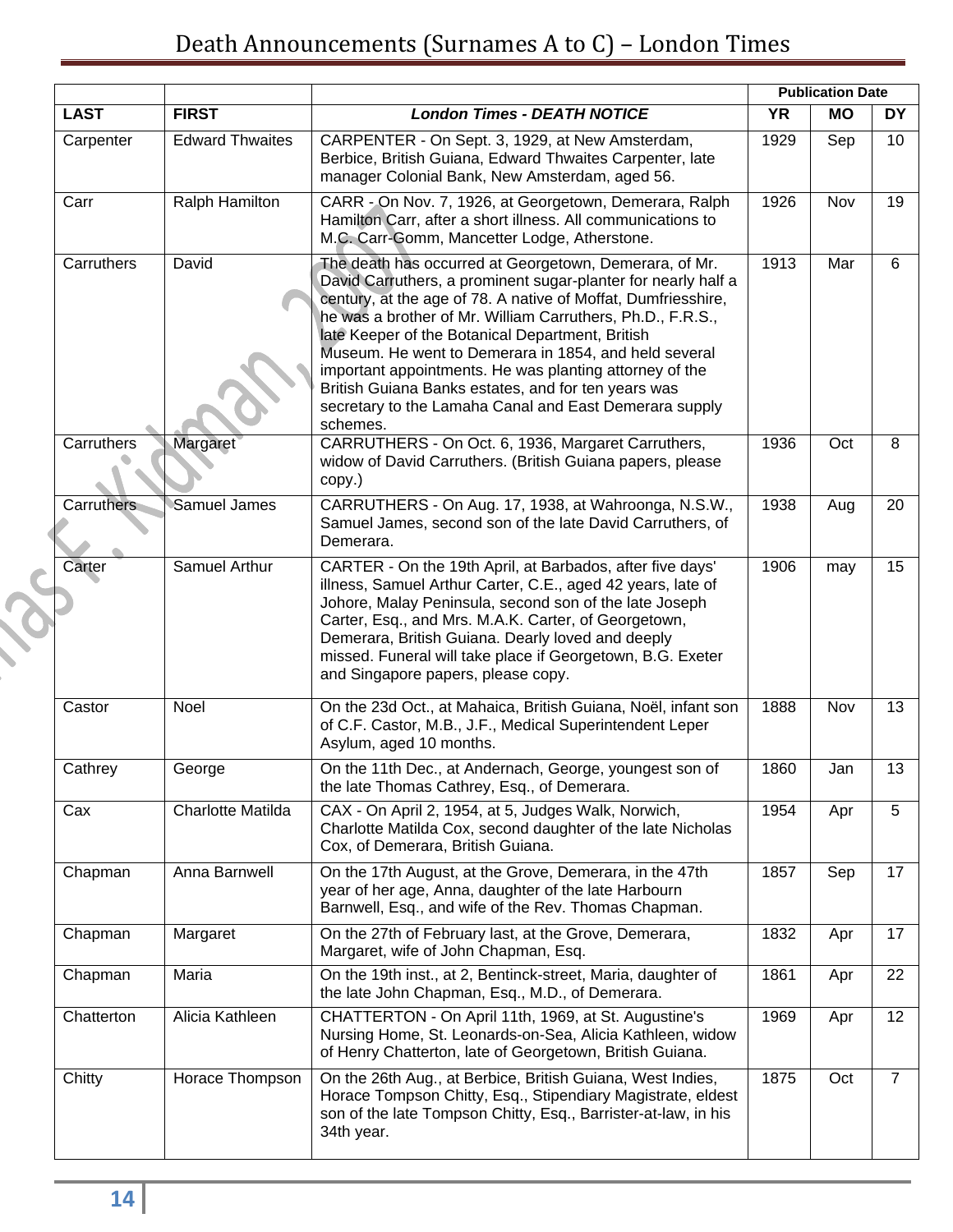|                 |                        |                                                                                                                                                                                                                                                                                                                                                                                                                                                                                                                                                                                                                                                                                                                                                                     |           | <b>Publication Date</b> |           |
|-----------------|------------------------|---------------------------------------------------------------------------------------------------------------------------------------------------------------------------------------------------------------------------------------------------------------------------------------------------------------------------------------------------------------------------------------------------------------------------------------------------------------------------------------------------------------------------------------------------------------------------------------------------------------------------------------------------------------------------------------------------------------------------------------------------------------------|-----------|-------------------------|-----------|
| <b>LAST</b>     | <b>FIRST</b>           | <b>London Times - DEATH NOTICE</b>                                                                                                                                                                                                                                                                                                                                                                                                                                                                                                                                                                                                                                                                                                                                  | <b>YR</b> | <b>MO</b>               | <b>DY</b> |
| Christiani      | Enno I.                | CHRISTIANI - On the 9th Dec., suddenly, at Caledon, Cape<br>Province, South Africa, Enno I. Christiani, the dearly-loved<br>only son of Mrs. Christiani, of 2, Hillesden-mansions, 7,<br>Chapel Park-road, St. Leonards, and second son of the late<br>Mr. H.L. Christiani, and formerly of Rokeby, London-road, St.<br>Leonards, aged 23 years. British Guiana papers, please<br>copy.                                                                                                                                                                                                                                                                                                                                                                             | 1924      | Jan                     | 4         |
| Christiani      | Henry Lambrette        | CHRISTIANI - On the 2nd Aug., at Rokeby, 116, London-<br>road, St. Leonards-on-Sea, Henry Lambertte Christiani, late<br>First Marshal in the civil Service, British Guiana, retired list,<br>aged 67 years. Colonial papers, please copy.                                                                                                                                                                                                                                                                                                                                                                                                                                                                                                                           | 1914      | Aug                     | 4         |
| Clark           | Caroline Louisa        | CLARK - On the 20th April, at Overstrand-mansions,<br>Battersea-park, S.W., Caroline Louisa, widow of Thomas<br>Clark, of Demerara, British Guiana, aged 71.                                                                                                                                                                                                                                                                                                                                                                                                                                                                                                                                                                                                        | 1899      | May                     | 3         |
| Cleave          | <b>Thomas Wyld</b>     | On the 28th July, 1891, at Georgetown, Thomas Wyld<br>Cleave, J.P., Government Officer, Baramanni, N.W. District,<br>British Guiana, eldest and beloved son of John and Martha<br>Cleave, of 28 Vargens-road, New Wandsworth, S.W., aged<br>30 years, less a day. Friends will kindly accept this invitation.                                                                                                                                                                                                                                                                                                                                                                                                                                                       | 1891      | Aug                     | 17        |
| <b>Clementi</b> | Col. Montagu           | The death, which took place at Tiverton on January 30, is<br>announced of Colonel Montagu Clementi, of the Bengal Staff<br>Corps, and formerly Judge Advocate-General in India, aged<br>79. Colonel clementi entered the Indian Army in 1858,<br>served in the North-West Frontier in 1863, and was present<br>at the capture of Umbeyia, for which he won the medal and<br>clasp. He served in the Egyptian War of 1882 as Deputy<br>Judge Advocate-General with the Indian Contingent, and<br>was present at Tel-el-Kebir, winning the nedal with clasp, the<br>fourth class of the Osmanieh, and the Khedive's Star. He<br>retired with the rank of colonel in 1888. His eldest son is Mr.<br>John Clementi, C.M.G., Secretary to Government, British<br>Guiana. | 1919      | Feb                     | 5         |
| <b>Clements</b> | Elizabeth              | CLEMENTS - On the 29th inst., at Newton-road, Bayswater,<br>Elizabeth, widow of the late Henry James Clements, of<br>Demerara, aged 89.                                                                                                                                                                                                                                                                                                                                                                                                                                                                                                                                                                                                                             | 1894      | Mar                     | 29        |
| Clifton         | <b>Charles Brian</b>   | At Broadstairs, on the 3d inst., Charles Brian Clifton Esq.,<br>eldest son of the late Charles Clifton of Demerara in the 30th<br>year of his age.                                                                                                                                                                                                                                                                                                                                                                                                                                                                                                                                                                                                                  | 1830      | Oct                     | 8         |
| Colbeck         | Ada Colbeck            | COLBECK - On March 19, 1940, at Swinford Vicarage,<br>Rugby, Ada Colbeck, widow of W.R. Colbeck, of<br>Georgetown, Demerara.                                                                                                                                                                                                                                                                                                                                                                                                                                                                                                                                                                                                                                        | 1940      | Mar                     | 23        |
| Colchester      | <b>William Parsons</b> | On the 30th June, at Georgetown, Demerara, British Guiana,<br>William Parsons Colchester, aged 48, eldest son of William<br>Colchester, of Barwell, Cambridgeshire.                                                                                                                                                                                                                                                                                                                                                                                                                                                                                                                                                                                                 | 1891      | Aug                     | 19        |
| Collet          | Sir Wilfred            | COLLET - On Saturday, June 29, 1929, at 13, South Hill<br>Park-gardens, Hampstead, in his sleep, Sir Wilfred Collet,<br>K.C.M.G., LL.B., late Governor of British Guiana, aged<br>72. Funeral at Highgate New Cemetery to-morrow<br>(Wednesday), at 3 o'clock. No mounring.                                                                                                                                                                                                                                                                                                                                                                                                                                                                                         | 1929      | Jul                     | 2         |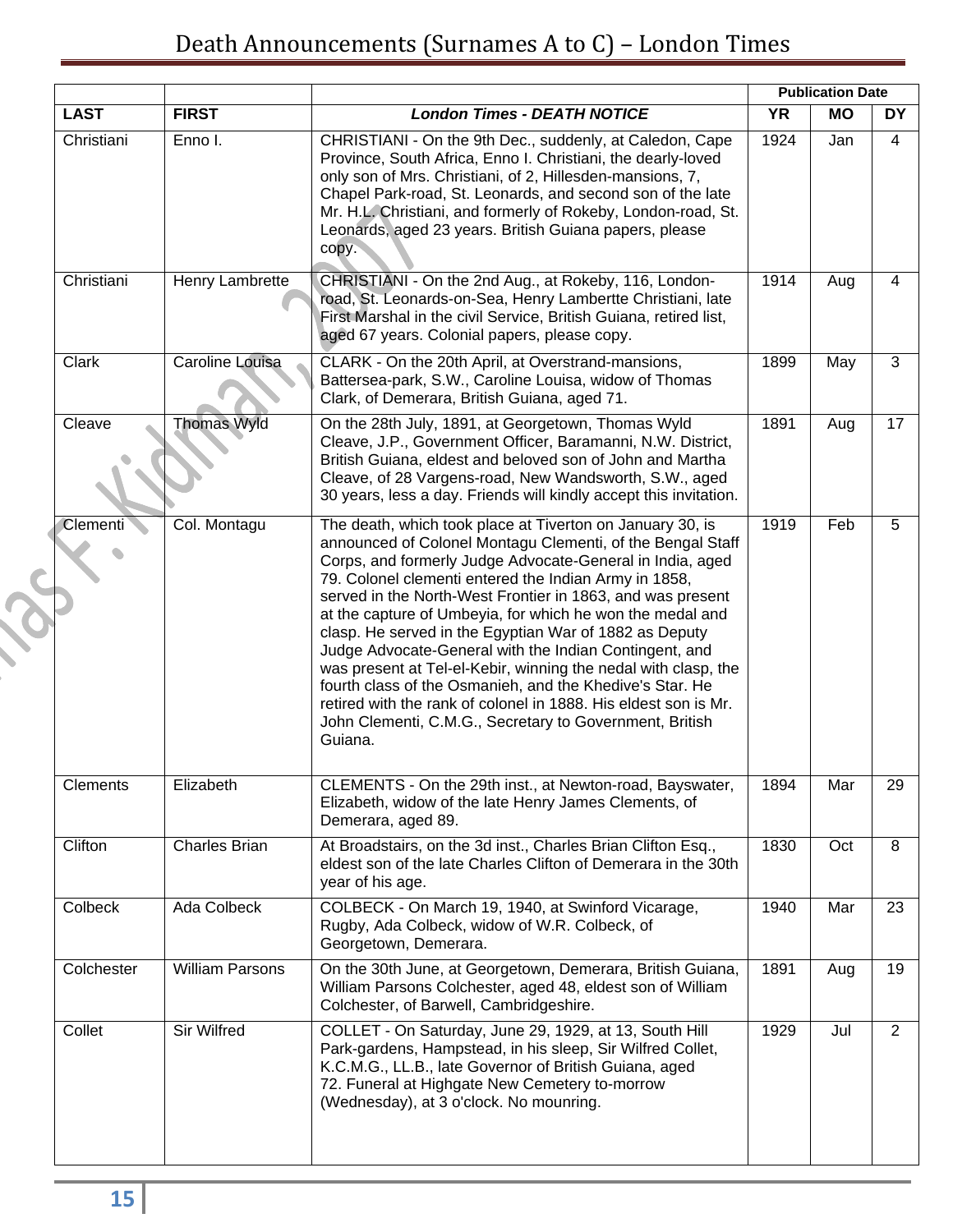|             |                            |                                                                                                                                                                                                                                                                                                                                                                              | <b>Publication Date</b> |                           |                 |
|-------------|----------------------------|------------------------------------------------------------------------------------------------------------------------------------------------------------------------------------------------------------------------------------------------------------------------------------------------------------------------------------------------------------------------------|-------------------------|---------------------------|-----------------|
| <b>LAST</b> | <b>FIRST</b>               | <b>London Times - DEATH NOTICE</b>                                                                                                                                                                                                                                                                                                                                           | <b>YR</b>               | <b>MO</b>                 | DY              |
| Collins     | Lionel Beale               | COLLINS - On the 28th Mar., at Georgetown, Demerara,<br>Lionel Beale Kyrle Collins, youngest son of the late John<br>Stratford Collins, Severn Bank, Newnham,<br>Gloucestershire. Other papers, please copy.                                                                                                                                                                 | 1894                    | Jun                       | 20              |
| Conrad      | Julius Westway             | CONRAD On Aug. 14, 1937, suddenly, in London, Julius<br>Westway Conrad, late of Georgetown, British Guiana, aged<br>75.                                                                                                                                                                                                                                                      | 1937                    | Aug                       | 16              |
| Conyers     | Ada Blanche                | CONYERS - On January 14th, 1962, Ada Blanche Pierce,<br>aged 82, widow of James Hill Conyers, late Surgeon-<br>General British Guiana, and beloved mother of Margery and<br>Harold, at Famagusta, Cyprus.                                                                                                                                                                    | 1962                    | Jan                       | 22              |
| Conyers     | <b>James Saltus</b>        | CONYERS - On the 20th Dec. 1896, at the residence of his<br>nephew, Dr. J.E. Godfrey, Littledale, Friendship, Demerara,<br>British Guiana, Brigade Surgeon James Saltus Conyers,<br>M.D., on the Retired List of the Army Medical Staff (formerly<br>of the 8th Kings), third son of the late Charles and Susan<br>Butterfield Conyers, of British Guiana, in his 56th year. | 1897                    | Jan                       | 9               |
| Conyers     | <b>James Saltus</b>        | The death is announced of Brigadier-Surgeon J.S. Conyers,<br>M.D., who joined the Army Medical Service in 1868 and<br>served in the Ashanti war of 1873 and 1874, at the battles of<br>Amoaful and Ordahsu, the capture of Becquah, and also of<br>Kumassi. He retired in 1881, and died in Demerara on the<br>20th ult. in his 56th year.                                   | 1897                    | Jan                       | 10 <sup>1</sup> |
| Cooke       | Wife of, Harold<br>Charles | COOKE - On the 15th Sept., at Paramaribo, Dutch Guiana,<br>the dearly-loved wife of Harold Charles Cooke, of 18,<br>Fitzjohn's-avenue, Hampstead. (By cable.)                                                                                                                                                                                                                | 1909                    | Sep                       | 23              |
| Cornfoot    | David                      | On the 21st ult., at Richmond, Surrey, David Cornfoot, Esq.,<br>in his 43rd year, late of Demerara.                                                                                                                                                                                                                                                                          | 1842                    | Apr                       | 1               |
| Cornish     | <b>Thomas Smerdon</b>      | CORNISH - On Aug. 25, 1929, at 3, Beaufort-road,<br>Kingston, Surrey, Thomas Smerdon Cornish, formerly of<br>Demerara, aged 85. Funeral from St. John's Church,<br>Kingston, to-morrow (Wednesday), at 1 p.m. (British Guiana<br>papers, please copy.)                                                                                                                       | 1929                    | Aug                       | 27              |
| Cort        | William                    | On the 2d ult., at Berbice, British Guiana, William Cort, Esq.,<br>in the 32d year of his age.                                                                                                                                                                                                                                                                               | 1853                    | Oct                       | 5               |
| Cox         | <b>Charles Courch</b>      | On the 12th inst., at 3 Keynsham-parade, Cheltenham, aged<br>21 years, Charles Crouch Murray Cox, youngest son of the<br>late Samuel Brandford Cox, Esq., of Demerara, and of<br>Zeelught-house, Cheltenham.                                                                                                                                                                 | 1854                    | Jul                       | 14              |
| Cox         | Cpl. Georege<br>Sandford   | COX - On the 28th Jan., at Sutton Veny Military Hospital,<br>suddenly, Cpl. George Sandford Cox, third son of the late<br>Nicholas Cox, of Demerara, B. Guiana.                                                                                                                                                                                                              | 1918                    | Feb                       | 1               |
| Cox         | Georgina Frances           | COX - On the 26th Sept., at Bournemouth, Georgina<br>Frances Cox, widow of the late Nicholas Cox, Inspector-<br>General of Police, British Guiana, and younger daughter of<br>the late Honble. Frederick Warner, C.M.G., of Trinidad, W.I.                                                                                                                                   | 1914                    | $\overline{\mathsf{Sep}}$ | $\overline{4}$  |
| Cox         | Nicholas                   | COX - On the 20th March, at Southsea, Nicholas Cox, late<br>Inspector-General of Police, British Guiana. West Indian<br>papers, please copy.                                                                                                                                                                                                                                 | 1903                    | Mar                       | 24              |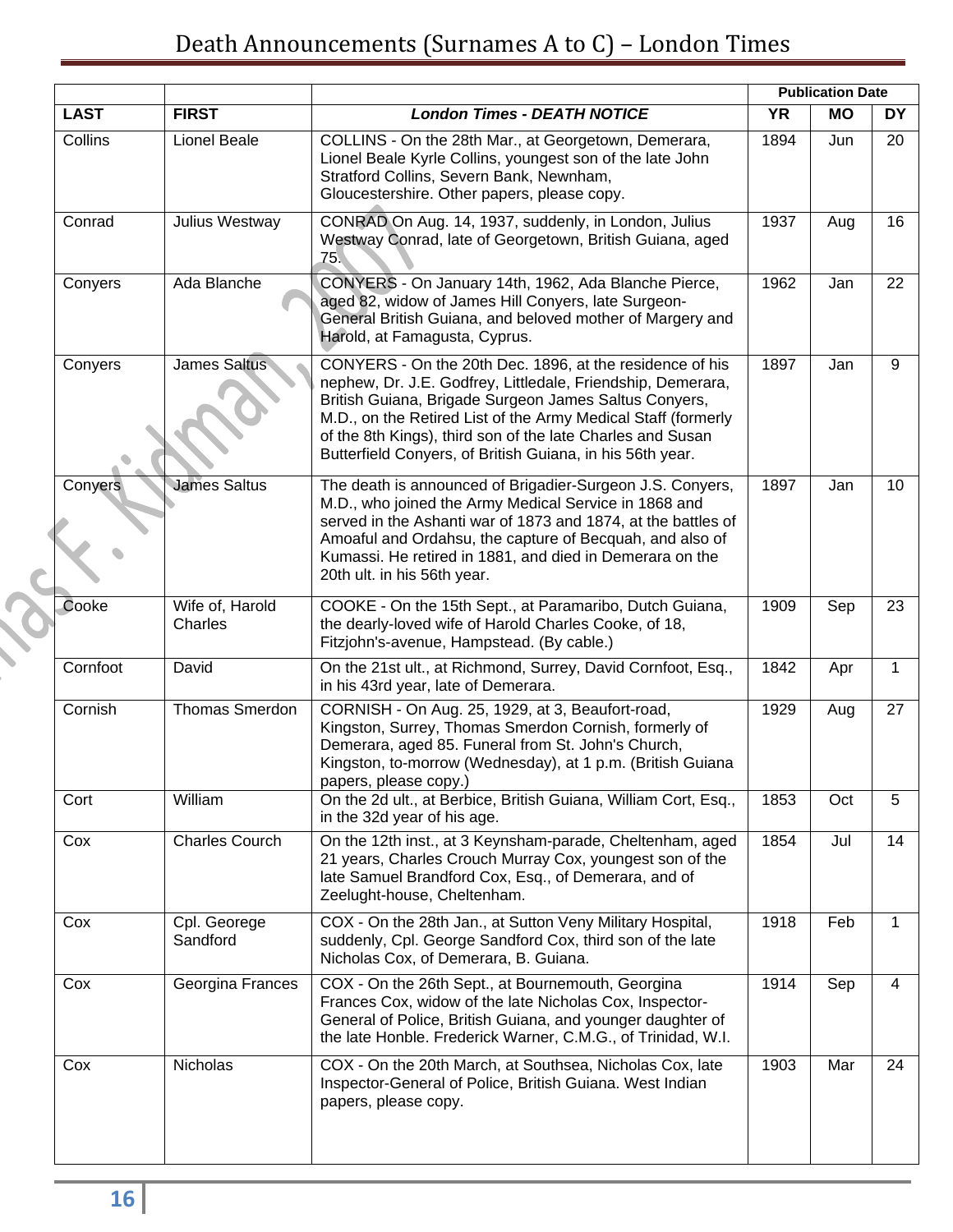|             |                       |                                                                                                                                                                                                                                                                                                                                                                                                                                                                                                                                                                                                                                                                                                                                                                                                                                                                                                                                                                                                                                                                                                                          |           | <b>Publication Date</b> |                 |
|-------------|-----------------------|--------------------------------------------------------------------------------------------------------------------------------------------------------------------------------------------------------------------------------------------------------------------------------------------------------------------------------------------------------------------------------------------------------------------------------------------------------------------------------------------------------------------------------------------------------------------------------------------------------------------------------------------------------------------------------------------------------------------------------------------------------------------------------------------------------------------------------------------------------------------------------------------------------------------------------------------------------------------------------------------------------------------------------------------------------------------------------------------------------------------------|-----------|-------------------------|-----------------|
| <b>LAST</b> | <b>FIRST</b>          | <b>London Times - DEATH NOTICE</b>                                                                                                                                                                                                                                                                                                                                                                                                                                                                                                                                                                                                                                                                                                                                                                                                                                                                                                                                                                                                                                                                                       | <b>YR</b> | <b>MO</b>               | <b>DY</b>       |
| Craigen     | Albert Alexander      | CRAIGEN - On Feb 18, 1927, at Taiping, F.M.S., Albert<br>Alexander, beloved husband of Maude H. Craigen, and son<br>of the late William Craigen, of British Guiana.                                                                                                                                                                                                                                                                                                                                                                                                                                                                                                                                                                                                                                                                                                                                                                                                                                                                                                                                                      | 1927      | Feb                     | 22              |
| Craigen     | Dorothy               | CRAIGEN - On Nov 5, 1932, at 26, Beresford Road,<br>Birkenhead, Dorothy, beloved wife of Dr. A.T. Craigen, of<br>British Guiana.                                                                                                                                                                                                                                                                                                                                                                                                                                                                                                                                                                                                                                                                                                                                                                                                                                                                                                                                                                                         | 1932      | Nov                     | 8               |
| Crane       | <b>Sir Alfred</b>     | Sir Alfred Crane who died on Sunday in Georgetown, British<br>Guiana, less than a fortnight after his sixty-third birthday,<br>had recently retired from the post of Chief Justice of British<br>Honduras. Alfred Victor Crane was born in Georgetown on<br>February 8, 1892, and was admitted a solicitor of the<br>Supreme Court of British Guiana in 1919 and in 1923 took<br>the degree of LL.B. London. For the next 10 years he was<br>Mayor of Georgetown, and from 1926 to 1933 was a<br>member of the British Guiana Legislature. He had been the<br>senior magistrate of the colony for some two years when in<br>1935 he was called to the Bar by the Inner Temple. For a<br>short time in 1946 he was acting Solicitor-General to British<br>Guiana before his appointment as a Judge of the Supreme<br>Court of the Windward and Leeward Islands. He held the<br>post until his appointment in 1950 as Chief Justice of British<br>Honduras. He was the author of a number of legal text-<br>books. In 1917 he married Miss Mildred Garratt, and there<br>were five sons and two daughters of the marriage. | 1955      | Feb                     | 22              |
| Cressall    | Agnes Jane            | CRESSALL - On Jan. 8, 1945, suddenly, at St. Augustine's,<br>Nutley, Agnes Jane Cressall, eldest daughter of the late<br>Paul Cressall, of Demerara, British Guiana, and devoted<br>sister of Maudie, in her 81st year. Funeral service at St.<br>Thomas of Canterbury, St. Leonards-on-Sea, at 10.30 a.m.<br>to-day (Friday). R.I.P.                                                                                                                                                                                                                                                                                                                                                                                                                                                                                                                                                                                                                                                                                                                                                                                    | 1945      | Jan                     | 12 <sup>°</sup> |
| Cressall    | Katherine<br>Sproston | CRESSALL - On Tuesday, the 16th June, Katherine, wife of<br>Paul Cressall and second daughter of Hugh Sproston, both<br>of British Guiana. Demerara and South African papers,<br>please copy.                                                                                                                                                                                                                                                                                                                                                                                                                                                                                                                                                                                                                                                                                                                                                                                                                                                                                                                            | 1914      | Jun                     | 20              |
| Cressall    | Olga                  | CRESSALL - On Sept. 16, 1955, at 50, Courtfield Gardens,<br>London, Olga, wife of the late Mr. Justice Cressall, M.C., of<br>British Guiana, Palestine, and Hongkong, mother of Harry,<br>Joan, and Peter. Cremation service private at Golders<br>Green. Flowers to Harrods Chapel, 133, Sloane Street,<br>S.W.1, Monday afternoon.                                                                                                                                                                                                                                                                                                                                                                                                                                                                                                                                                                                                                                                                                                                                                                                     | 1955      | Sep                     | 19              |
| Cressall    | Paul                  | CRESSALL - On the 3rd June, 1920, suddenly, Paul<br>Cressall, formerly of Demerara, British Guiana, aged<br>86. Funeral at Hampstead Cemetery at 2.30 p.m. today<br>(Monday).                                                                                                                                                                                                                                                                                                                                                                                                                                                                                                                                                                                                                                                                                                                                                                                                                                                                                                                                            | 1920      | Jun                     | $\overline{7}$  |
| Cressall    | Paul Ewart (Frank)    | CRESSALL - On April 8, 1943, at an Internment Camp,<br>Hong-kong, Paul Ewart Francis (Frank) Cressall, Puisne<br>Judge, Colonial Service, Hong-kong, dearly loved husband<br>of Olga Cressall, and only son of the late Paul Cressall and<br>of Mrs. K.M. Cressall, of West Kensington. (Palestine and<br>British Guiana papers, please copy.)                                                                                                                                                                                                                                                                                                                                                                                                                                                                                                                                                                                                                                                                                                                                                                           | 1943      | May                     | 22              |